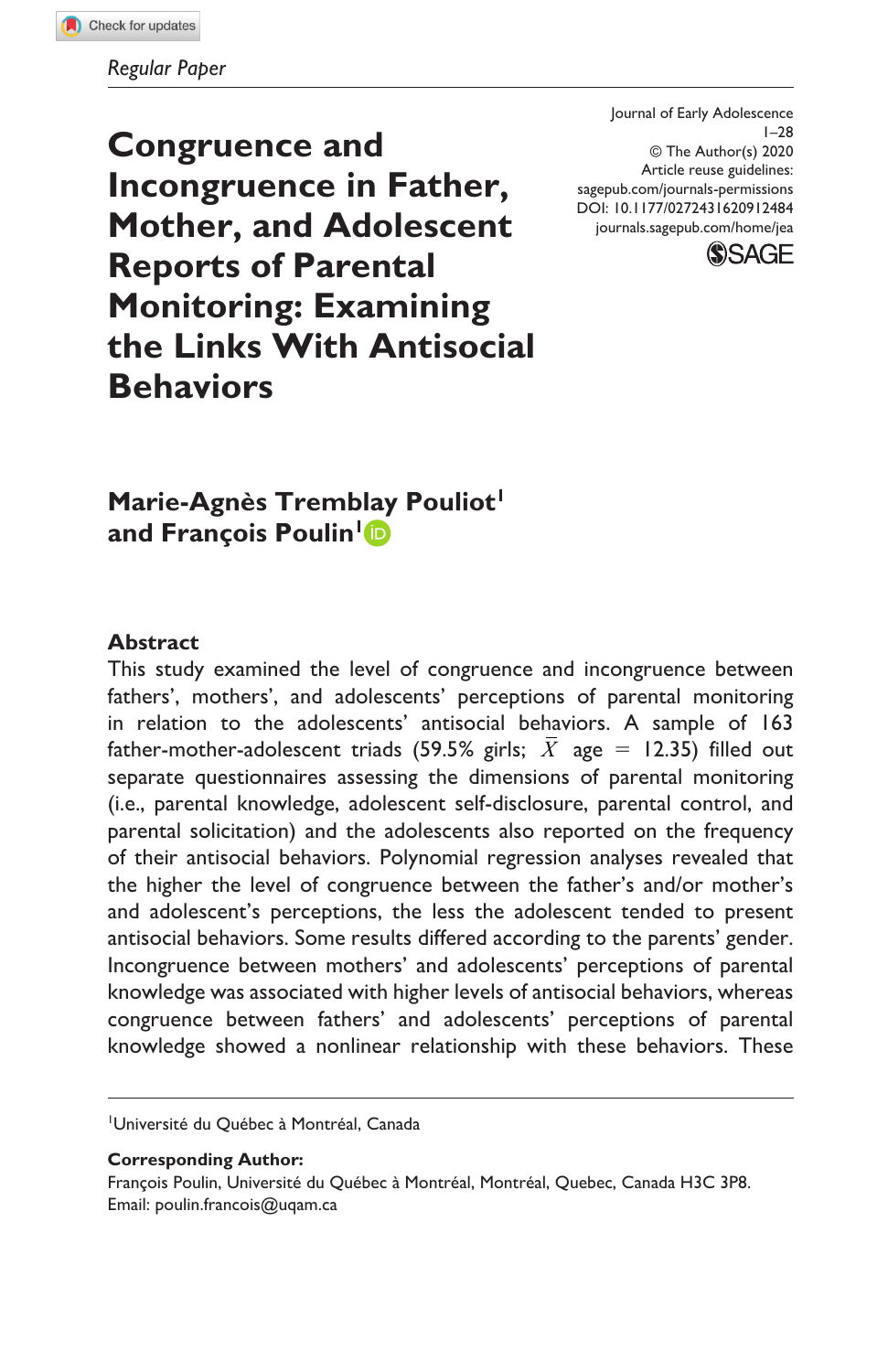results shed light on how parental monitoring contributes to adolescent functioning.

## **Keywords**

parental monitoring, discrepancies, antisocial behavior, polynomial regression

# **Introduction**

Parental monitoring represents an important protective factor during adolescence (Repetti, Taylor, & Seeman, 2002). By effectively monitoring their adolescent's whereabouts and activities, parents help the latter stay on a healthy developmental trajectory (Soenens, Vansteenkiste, Luyckx, & Goossens, 2006). However, when parents and adolescents are asked about the level of parental monitoring, discrepancies in their answers are often observed (Fleming, Mason, Thompson, Haggerty, & Gross, 2016; Rote & Smetana, 2016). These discrepancies raise questions regarding which of these two perspectives is most closely associated with adolescent adjustment, and the extent to which the discrepancies themselves could also be associated with this adjustment. The situation can become even more complex when both the father's and mother's perspectives are taken into account (Gupta, Lausten, & Pozzoli, 2018). The current study aimed to examine the links between congruence and incongruence in adolescents' and their fathers', and adolescents' and their mothers' assessments of the various dimensions of parental monitoring, on the one hand, and the adolescents' antisocial behaviors, on the other hand.

# *Parental Monitoring*

Parental monitoring refers to a set of behaviors that involve being attentive to and aware of adolescents' whereabouts at any given time, the activities they are involved in, the peers they spend time with and how well adjusted they are (Dishion & McMahon, 1998). Previous studies have attested to the protective effects of parental monitoring on adolescents' internalizing and externalizing problems (Crouter & Head, 2002; DeVore & Ginsburg, 2005; Fletcher, Steinberg, & Williams-Wheeler, 2004). Monitoring allows parents to be more involved in the selection of their adolescent's peer group (e.g., avoiding deviant peer influence) and reduce their exposition to risky environment (Pettit, Laird, Dodge, Bates, & Criss, 2001; Windle et al., 2008). In early adolescence, research showed that parental monitoring is negatively associated with antisocial behaviors (Marceau et al., 2015; Vazsonyi,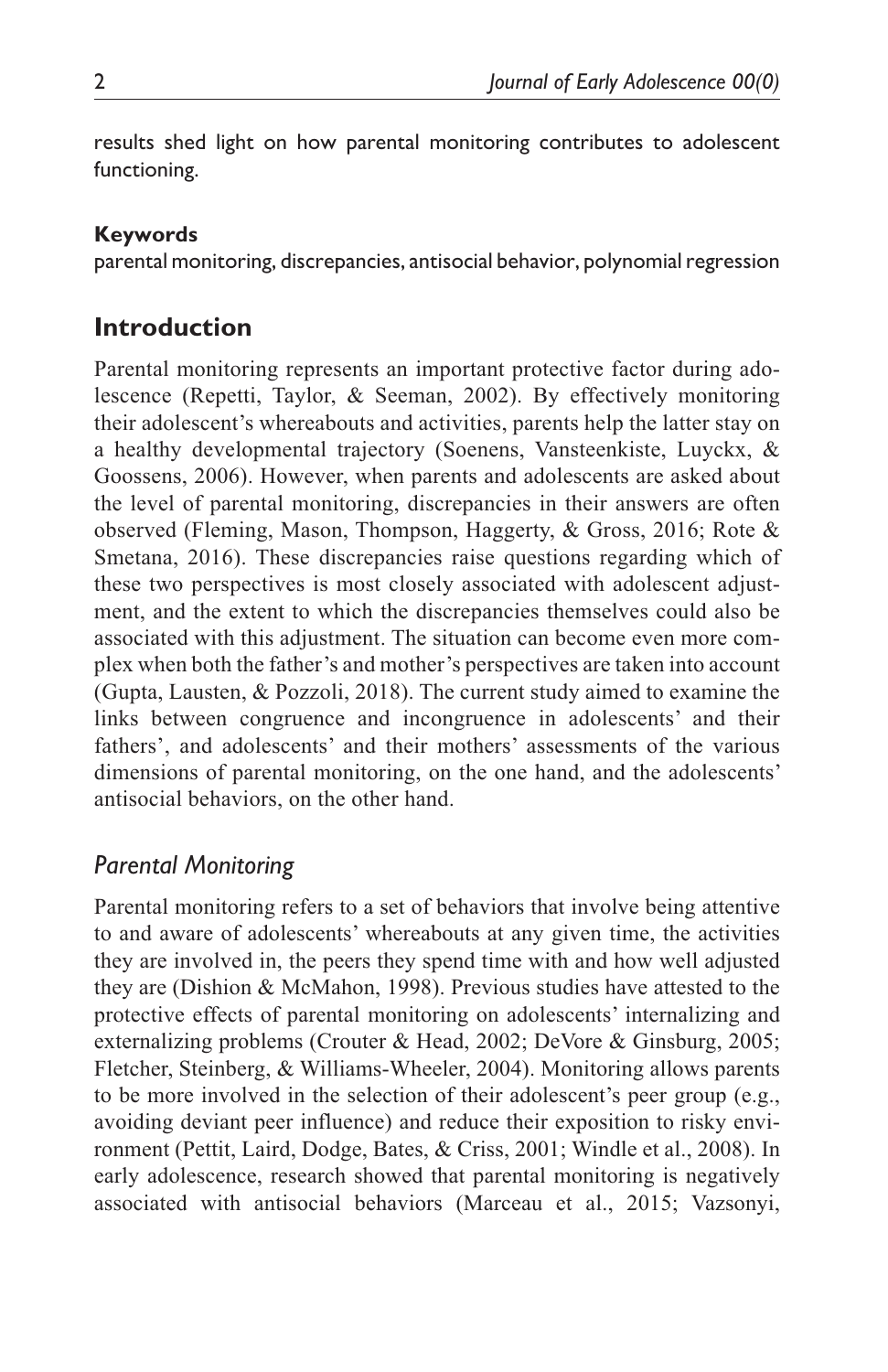Hibbert, & Blake Snider, 2003). Antisocial behaviors have serious implications on early adolescents' health, outcome later in life, and society in general (Bartlett, Holditch-Davis, & Belyea, 2007; Dishion & Patterson, 2006; McGue & Iacono, 2005). These behaviors commonly include rule breaking, disobedience, violence, lying, stealing, and property destruction (Hiatt & Dishion, 2007). When unaddressed, antisocial behaviors can worsen and broaden to include substance use, risky sexual behavior, and delinquency (Dishion & Patterson, 2006). Therefore, it is important to study parental monitoring in association with antisocial behaviors to better understand the process by which these behaviors rise.

Almost 20 years ago, Kerr and Stattin (2000) questioned the validity of the tools used to measure parental monitoring, considering them to be inadequate for properly assessing this variable. They argued that these measures usually assess "parental knowledge" (i.e., on where the child is, who he or she is with, and what he or she is doing) rather than actual monitoring behaviors. Kerr and Stattin suggested that parents can gain this knowledge through three means: (a) *adolescent self-disclosure*, that is, when adolescents spontaneously tell their parents what they are doing, where they are going, and who they are spending time with; (b) *parental solicitation*, when parents ask questions regarding their adolescents' activities, whereabouts, and peer relationships, and so on; and (c) *parental control*, referring to all the rules that parents impose on their adolescents (e.g., a curfew). By setting such rules, parents are more likely to know where their adolescent is, what he or she is doing, and so on. These means of monitoring are assessed using a questionnaire, developed by Kerr and Stattin (2000), which can be filled out by the father, mother, and/or adolescent.

Studies on the associations between Kerr and Stattin's dimensions of parental monitoring and adolescents' antisocial behaviors have shown that these associations can differ according to whether it is the adolescent or the parent who completes the assessment. Adolescent reports of these dimensions appear to be better predictors of their antisocial behaviors than parent reports (Laird, Marrero, & Sentse, 2010; Reynolds, MacPherson, Matusiewicz, Schreiber, & Lejuez, 2011). Thus, it would appear logical to consider only the perceptions of adolescents when assessing parental monitoring. However, adolescent and parent assessments appear to predict different behaviors (Fleming et al., 2016; Pasch, Stigler, Perry, & Komro, 2010) and to focus on different aspects of parental monitoring (Abar, Jackson, Colby, & Barnett, 2015). This brings out the importance of considering both of these sources simultaneously when examining parental monitoring.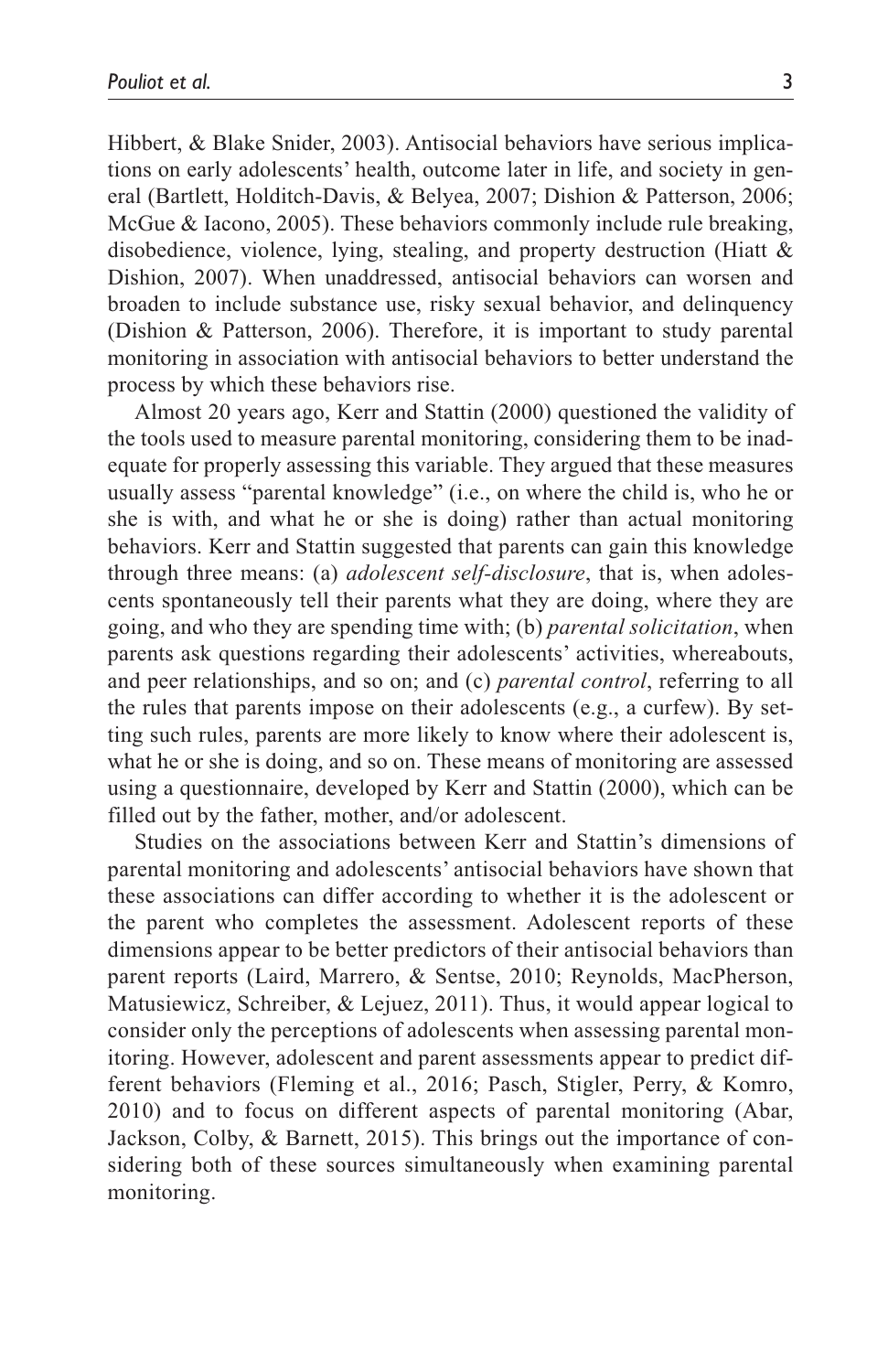# *Discrepancies Between Parents' and Adolescents' Reports of Parental Monitoring*

Relying on different sources when assessing a single construct is a widespread practice in psychology (De Los Reyes & Kazdin, 2008). A meta-analysis conducted by De Los Reyes et al. (2015) showed that discrepancies between different sources are common. These discrepancies have been noted even when the same instrument is used to assess the construct under study (De Los Reyes, 2011). They could be explained by the fact that each informant has access to different information, all of it significant, through exposure to different contexts (Dirks, De Los Reyes, Briggs-Gowan, Cella, & Wakschlag, 2012). Historically, discrepancies between informants were considered a methodological flaw (Roberts & Caspi, 2001). However, they are now considered to be potential sources of relevant information on the adolescent's family environment and family dynamics (Korelitz & Garber, 2016). These discrepancies are usually studied on the premise that they may constitute a developmental risk factor for adolescents. Some studies have lent support to this idea in the case of parental monitoring. Thus, incongruence in parents' and adolescents' assessments of parental monitoring has been found to be positively and concomitantly associated with antisocial behaviors (De Los Reyes & Kazdin, 2008) even 3 years later (Ksinan & Vazsonyi, 2016).

## *Limitations of Studies Examining Discrepancies Between Parent and Adolescent Reports*

Despite the growing interest in exploring the discrepancies between parent and adolescent reports, some contradictions in the results reported to date limit our understanding of this phenomenon (De Los Reyes, Ohannessian, & Laird, 2016). Some studies have found greater discrepancies between parents' and adolescents' perceptions of their family to be associated with more adaptive family and adolescent functioning (Butner et al., 2009; Carlson, Cooper, & Spradling, 1991) while other, more recent, studies have found them to be associated with adolescent adjustment problems (Fleming et al., 2016; Leung, Shek, & Li, 2016). Thus, based on the available data, it is impossible to unequivocally assert that these discrepancies constitute a developmental risk factor for adolescents. In some cases, incongruence between parent and adolescent reports could reflect relational difficulties, such as conflict or communication problems (Guion, Mrug, & Windle, 2009), which would explain why it is often associated with poorer adolescent adjustment. In other cases, this incongruence could reflect a healthy increase in autonomy and independence among adolescents (Ohannessian, Lerner, Lerner, & von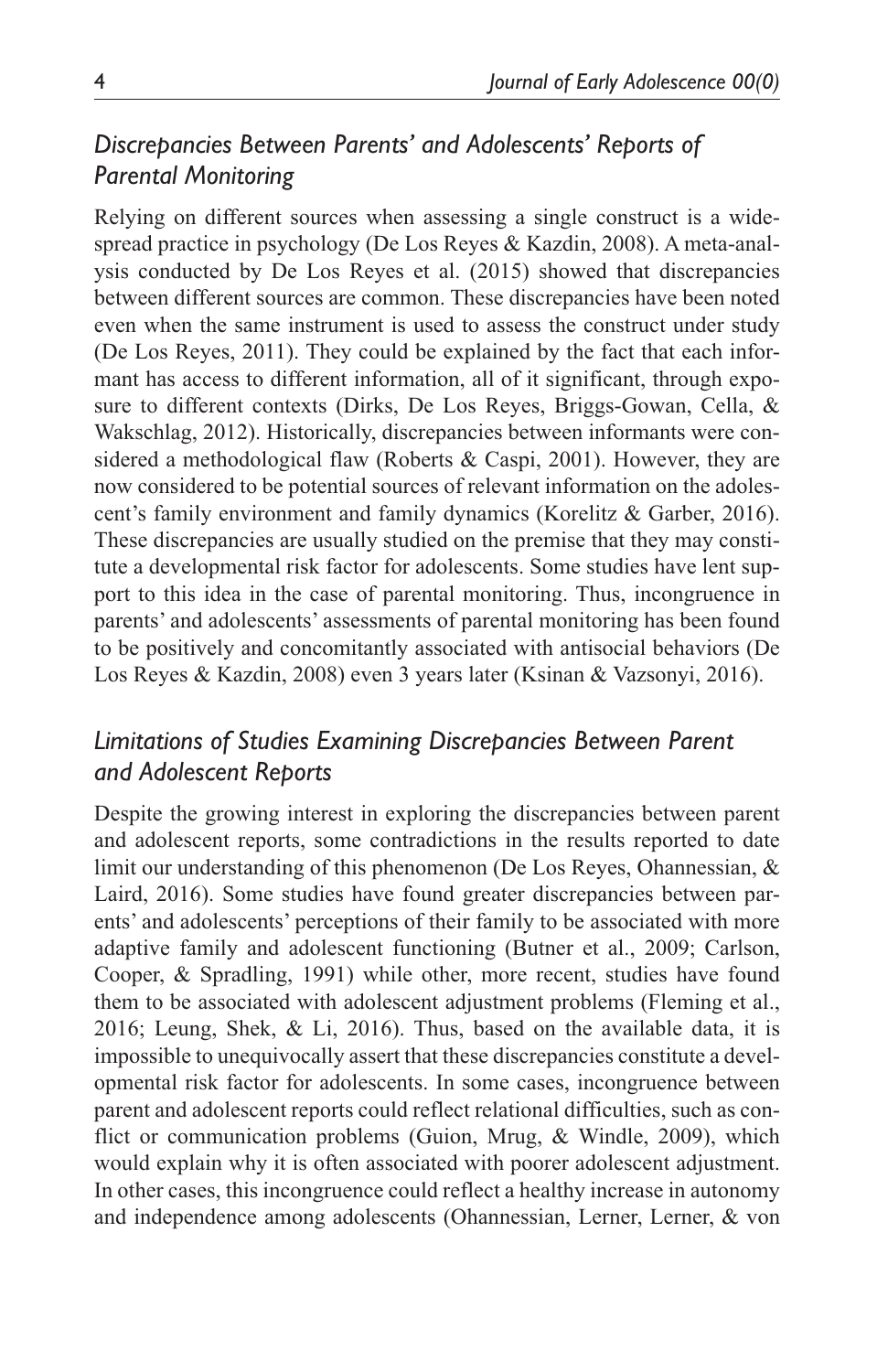Eye, 2000), thus explaining why it is sometimes found to be associated with better adjustment.

These different results regarding incongruence in parent and adolescent reports could also be explained by the analytical strategy used. Indeed, this incongruence is often measured by computing the absolute difference between the standardized scores for adolescent and parent assessments. These absolute differences are then linked to adolescent adjustment (De Los Reyes, Goodman, Kliewer, & Reid-Quinones, 2010). However, this approach presents several limitations (Laird & Weems, 2011). First, the reliability and validity of using difference scores are not known (Furr, 2011). Second, this approach does not consider the direction of the difference between the two informants. For example, it does not take into account the fact that adolescent adjustment could differ according to whether it is the parent or adolescent who reports a lower level of parental monitoring. Finally, difference scores are statistically redundant, given that they do not really yield additional information beyond that provided by the individual assessments (De Los Reyes & Ohannessian, 2016).

Polynomial regression analyses (Edwards, 2002), combined with response surface analysis (RSA), provide an alternative that addresses the weaknesses of using difference scores (Human, Dirks, DeLongis, & Chen, 2016; Laird & De Los Reyes, 2013). Polynomial regression analyses examine the predictive power of each informant, independently and simultaneously, and show whether the level of congruence/incongruence has an effect on the variable(s) of interest. Thus, unlike difference scores, polynomial regressions can disentangle the individual contribution of parent and adolescent assessments to adolescent adjustment, thus avoiding the psychometric property issues associated with calculating the differences in standardized scores. From the polynomial regressions, four RSA coefficients (further explained in the "Method" section) can be derived. The RSA method provides benefits compared with traditional regression analysis (Shanock, Baran, Gentry, Pattison, & Heggestad, 2010). First, traditional regression analysis only produces a two-dimensional view of the relationship between the combination of the two predictor variables and the outcome variable, whereas the RSA method provides a threedimensional view of this relationship. Second, the RSA method also makes it possible to assess whether the relationship between congruence and the outcome variable is linear or nonlinear, which traditional regression cannot do. Third, the RSA method makes it possible to examine how an increasing degree of incongruence between predictor variables relates to the outcome variable. Therefore, RSA makes it possible to simultaneously assess and visualize the various ways that discrepancies in parent and adolescent reports are linked to adolescent adjustment in a more nuanced way than with traditional regression analysis (e g., Edwards, 2002).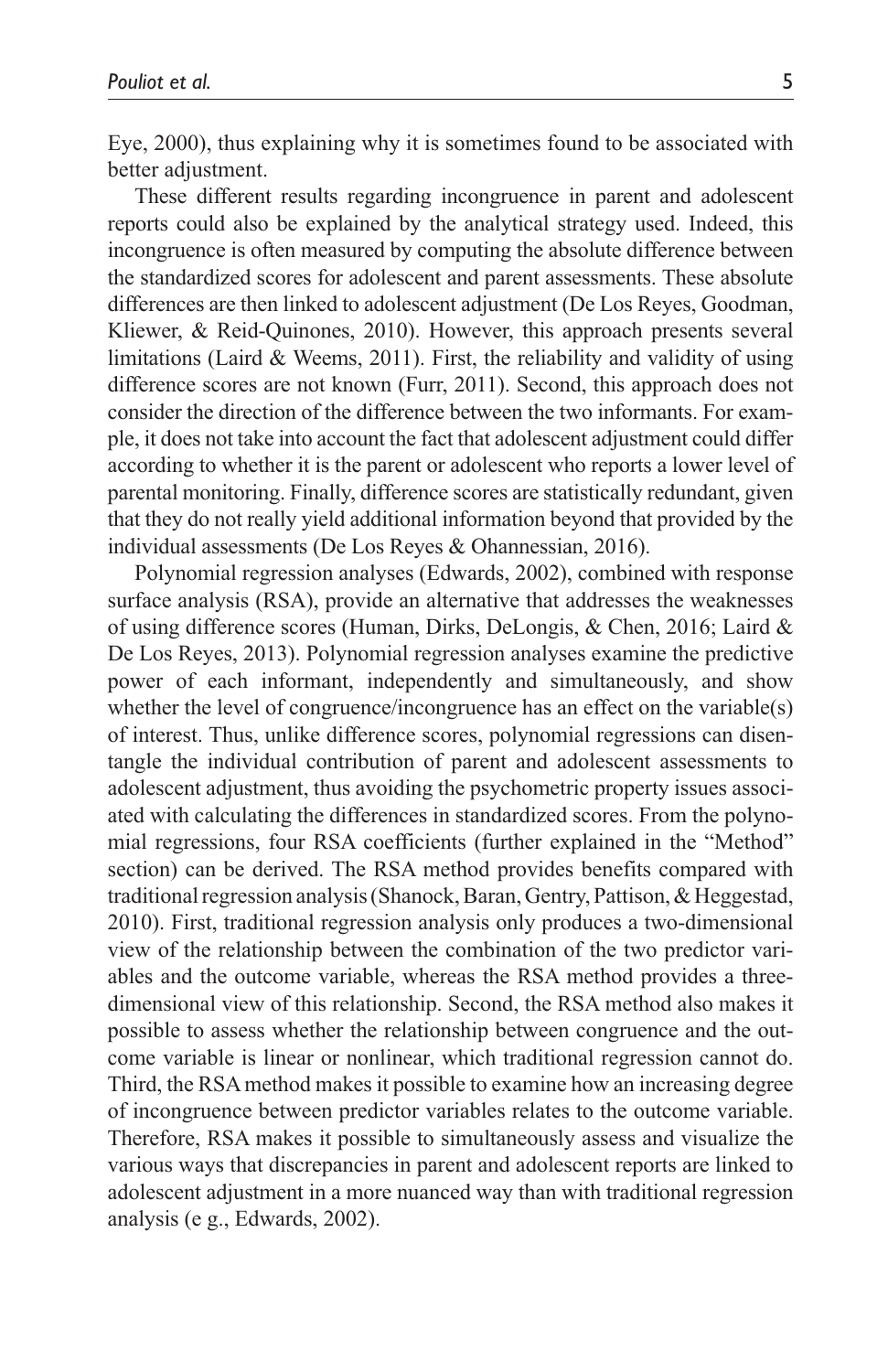A final limitation of the current literature is that separate assessments by fathers and mothers are rarely taken into account simultaneously. Yet, fathers also have an important role to play in monitoring their children (Waizenhofer, Buchanan, & Jackson-Newsom, 2004). Moreover, fathers and mothers exert different influences on adolescent adjustment (Doumas, Hausheer, & Esp, 2015). Thus, it is advisable to take into account both mother-adolescent incongruence and father-adolescent incongruence simultaneously (Ksinan & Vazsonyi, 2016).

## *The Present Study*

This study aimed to examine the links between congruence and incongruence in adolescents' and their fathers' and adolescents' and their mothers' assessments of the dimensions of parental monitoring (i.e., parental knowledge, adolescent self-disclosure, parental control, and parental solicitation), on the one hand, and adolescents' antisocial behaviors, on the other hand. These links were examined using polynomial regression analyses and RSA.

The first hypothesis was that adolescent-parent incongruence on all the dimensions of parental monitoring would be positively associated with the adolescents' antisocial behaviors, whereas adolescent-parent congruence would be negatively associated with these behaviors. The second hypothesis was that adolescent-father incongruence would be positively associated with the adolescent's antisocial behaviors, whereas adolescent-mother incongruence would be negatively associated with these behaviors. This hypothesis was exploratory, as only a handful of previous studies have taken father assessments into account. It was based on the idea that adolescence is a critical period for the development of autonomy, identity, and cognitive abilities (Smetana, Campione-Barr, & Metzger, 2006), introducing salient changes into the family system. Indeed, conflict between adolescents and their parents increases during this period (De Los Reyes et al., 2012), which could be explained by adolescents' need to differentiate themselves from their parents. Moreover, studies have shown that mothers are more involved with their children than fathers, regardless of the age of the child (K. M. Harris & Morgan, 1991; Pleck & Masciadrelli, 2004), which could explain why adolescents need to distance themselves more from their mothers than from their fathers (Collins & Russell, 1991). Thus, adolescent-mother incongruence could reflect a normal process whereby adolescents develop their autonomy, independence, and cognitive abilities (Smetana, 2008), whereas adolescent-father incongruence, being less normative, could be more harmful.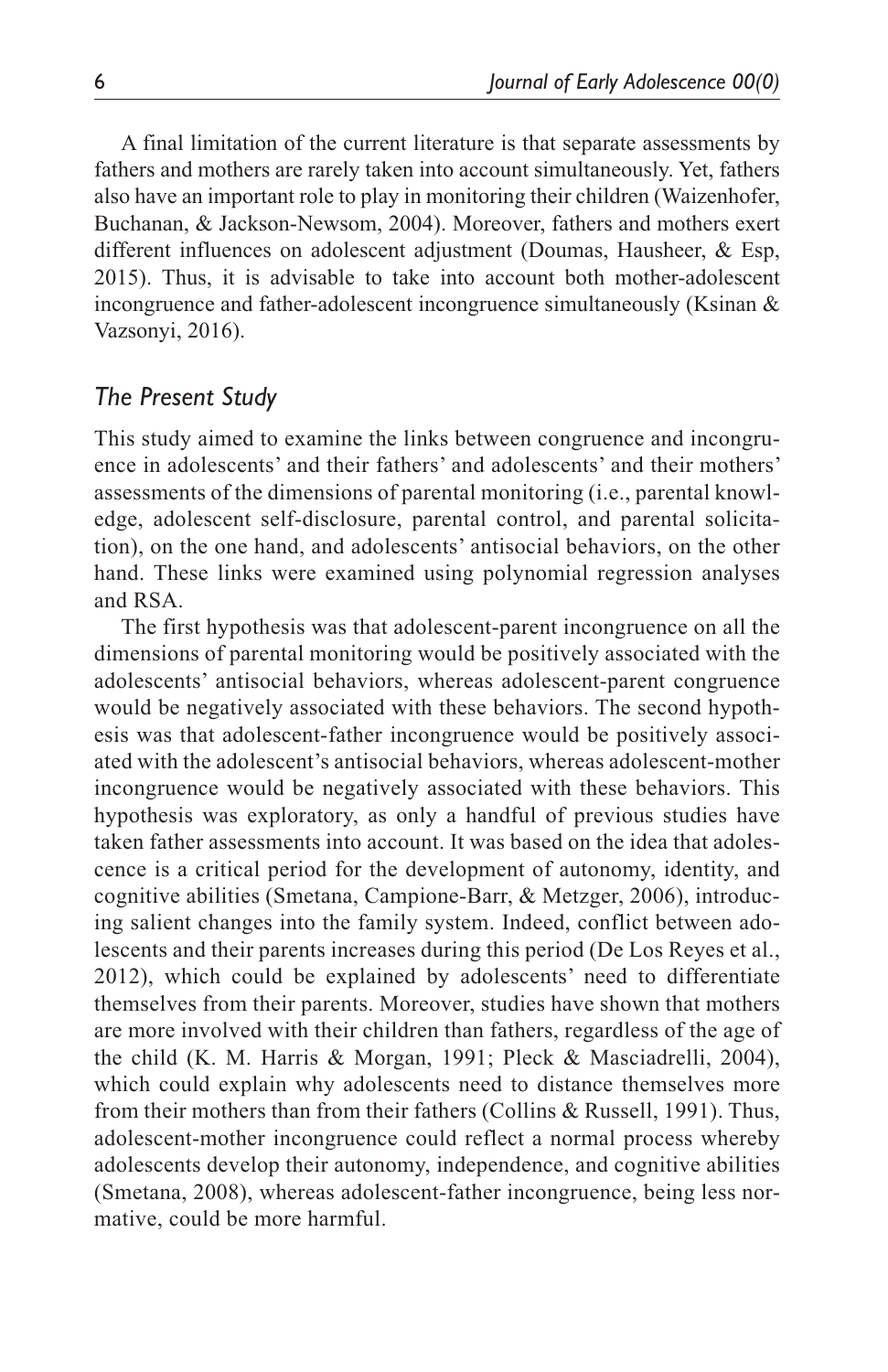## **Method**

#### *Participants*

The participants were part of a longitudinal study initially involving 390 sixth graders (58% girls) from eight elementary schools in the province of Quebec, Canada. In the school system, where the study was conducted, after elementary school (Grades 1 to 6), students transition to high school (Grades 7 to 11). Most of the participants (90%) were Caucasian, while the rest were of Haitian (3%), Hispanic (3%), Arab (3%), and Asian (1%) descent. They were French-speaking and came from families that were, for the majority, intact (68%) and had an average annual income of over Can\$50,000. The level of education of mothers and fathers was similar ( $\overline{X} = 13.10$  years,  $SD = 2.68$ vs.  $13.20$  years,  $SD = 3.20$ ).

When the participants were in their first year of high school, mothers, fathers, and the target adolescent were invited to fill out separate questionnaires on parental monitoring (see procedure below). Of these, 356 adolescents, 245 mothers, and 180 fathers completed the questionnaire. Only families for which data were available from all three sources were included in the current study (*n* = 163, 59.5% girls;  $\bar{X}_{\text{age}} = 12.35$ ; *SD* = 0.42). Compared with the rest of the initial sample  $(n = 227)$ , this subsample included a larger proportion of intact families (85% vs. 58%; chi-square test  $p < .0001$ ) but did not differ with regard to gender, the monitoring variables, or the adolescents' antisocial behaviors.

### *Procedure*

The adolescents completed the questionnaires (in French) at school under the supervision of trained research assistants. Mothers and fathers received the questionnaire by mail, along with a prepaid self-addressed return envelope. The parents provided written consent for their child's participation. The project was approved by the Institutional Ethics Committee for Research Involving Human Subjects at the authors' university.

### *Measures*

*Adolescent reports of parental monitoring.* The youth completed the adolescent version of Kerr and Stattin's (2000) parental monitoring questionnaire. The parental knowledge scale includes nine items assessing the parents' knowledge of their whereabouts, activities, and peer relationships (e.g., "Do your parents know what you do during your free time?";  $\alpha = .84$ ). Adolescent self-disclosure was measured using five items, for example, "Do you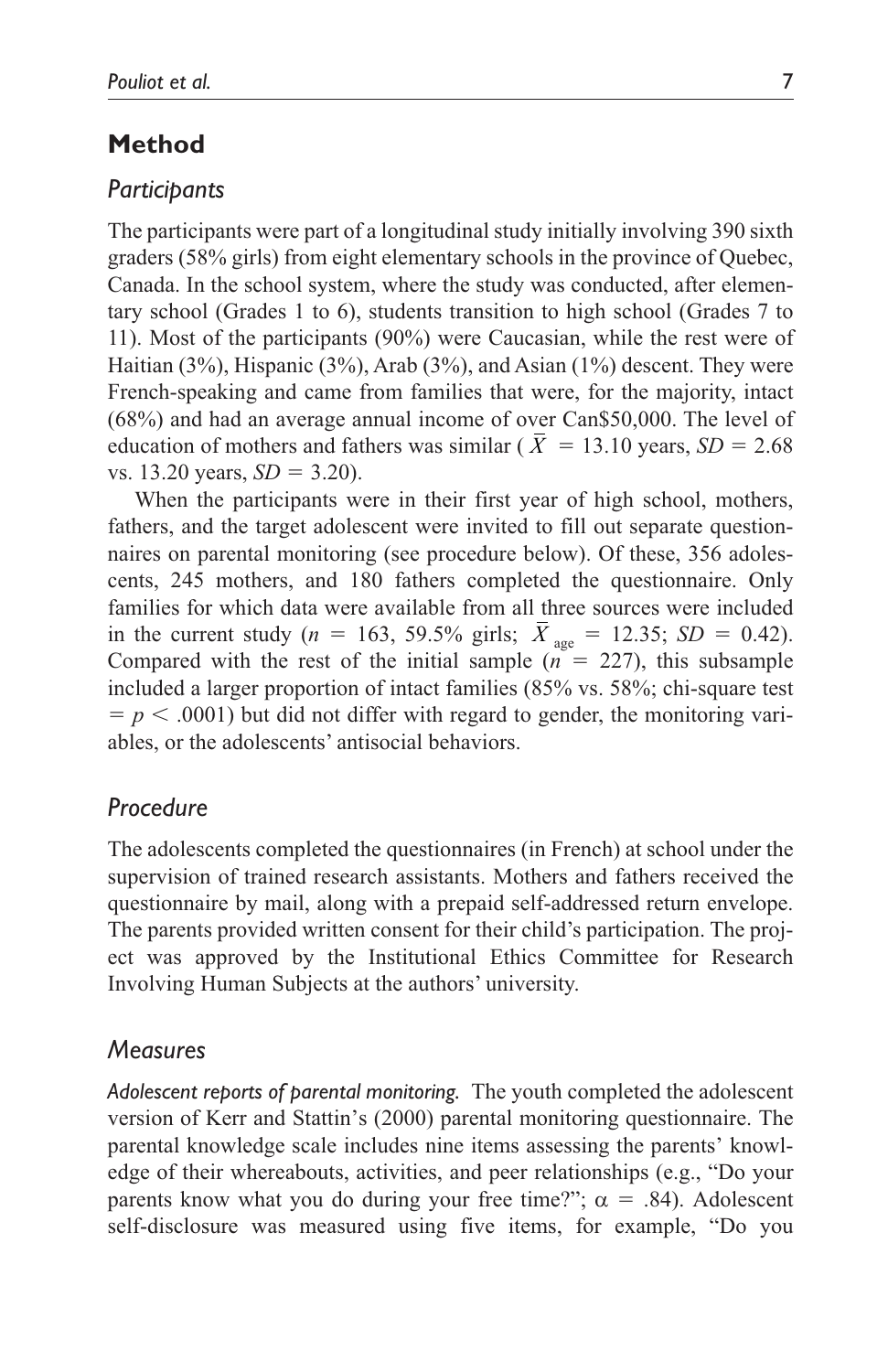spontaneously tell your parents about your friends (which friends you hang out with and how they think and feel about various things)?";  $\alpha = .75$ . Five items were used to measure parental control (e.g., "Must you have your parents' permission before you go out during the weeknights?";  $\alpha = .83$ ). Four items were used to measure parental solicitation (e.g., "During the past month, how often have your parents initiated a conversation with you about your free time?";  $\alpha = .83$ ). Items were answered on a 5-point Likert-type scale, ranging from 1 (*never*) to 5 (*often*).

*Mother and father reports of parental monitoring.* Fathers and mothers, separately, completed the parent version of Kerr and Stattin's (2000) parental monitoring questionnaire. The items were the same as in the adolescent version, with minor changes in wording where necessary. Internal consistency was adequate for parental knowledge (fathers  $\alpha = .84$ ; mothers  $\alpha = .83$ ), adolescent self-disclosure ( $\alpha$  = .72 and .79), parental control ( $\alpha$  = .72 and .66), and parental solicitation ( $\alpha$  = .86 and .77).

*Antisocial behaviors.* Adolescents were also asked to complete a 16-item scale pertaining to various forms of antisocial behavior. This scale combined both the antisocial behavior scale developed by Metzler, Biglan, Ary, and Li (1998) and items from the scale developed by Janosz and Bouthillier (2007), for a more complete assessment of antisocial behaviors. Sample items included "skipped school without an excuse," "stole or tried to steal things worth \$5 or more," and "purposefully damaged or tried to damage property." Items were rated on a 6-point scale ranging from 1 (*never*) to 6 (*more than 10 times*). A mean score was computed ( $\alpha = .81$ ).

*Data analysis plan.* Polynomial regression analyses and RSA were used to assess the independent and interactive associations between the adolescents' and parents' perceptions of parental monitoring and the adolescents' antisocial behaviors. Specifically, we regressed antisocial behaviors on (a) the adolescents' and fathers' ratings of parental monitoring, (b) the interactions between the adolescents' and fathers' ratings, and (c) the adolescents' and fathers' ratings squared. The same analysis was also conducted using the adolescents' and mothers' ratings. This model was tested separately for each dimension of parental monitoring (i.e., parental knowledge, adolescent selfdisclosure, parental control, and parental solicitation) for a total of eight regression models (Four Dimensions  $\times$  Two Parent Genders).

The polynomial coefficients informed us on the independent linear and quadratic relationships between the different informants' perspectives and adolescent adjustment. However, to examine the link between the effect of adolescent-parent congruence and incongruence on the adolescents' antisocial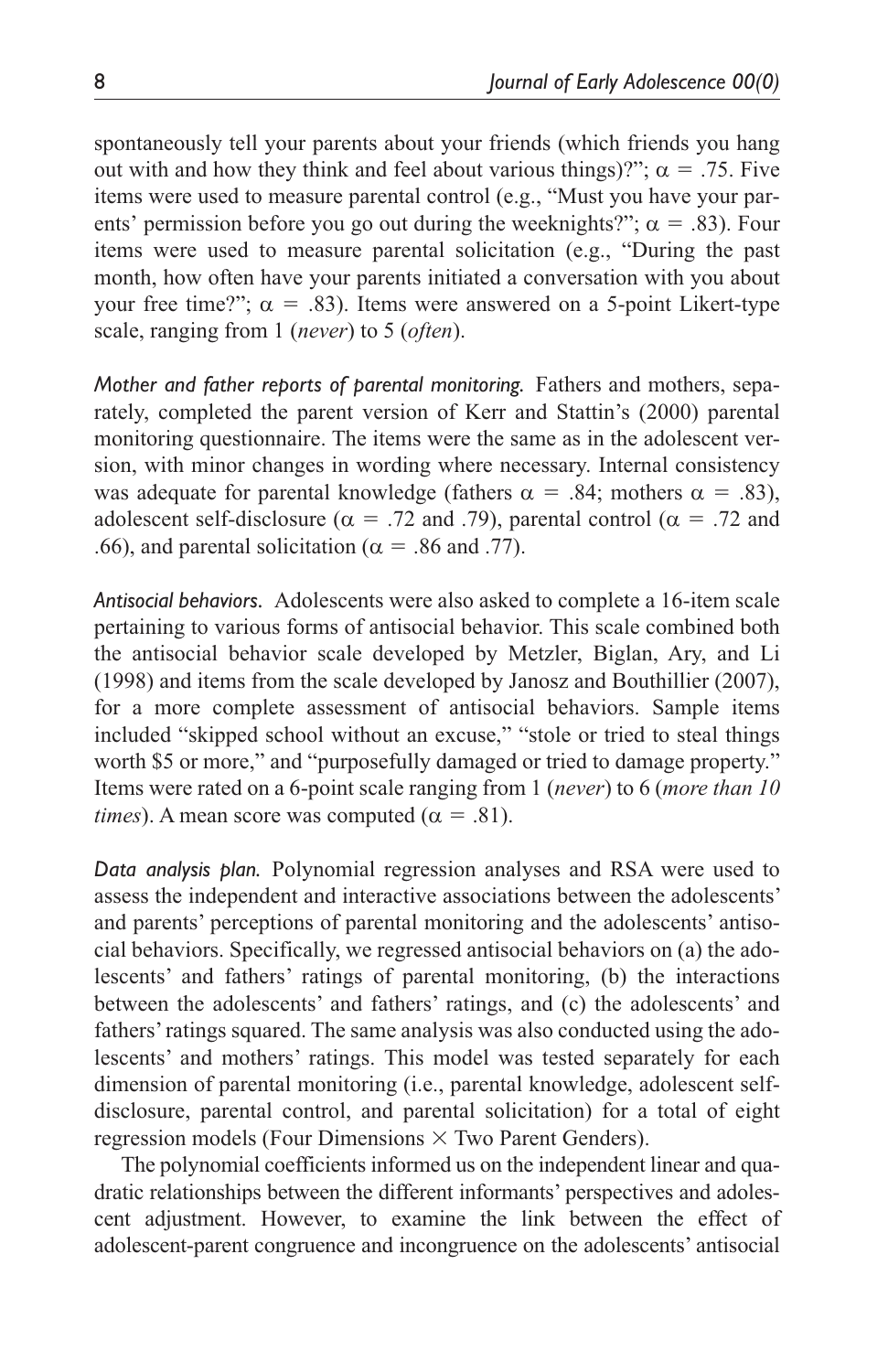behaviors, rather than examining the polynomial regression coefficients directly, we examined the RSA coefficients derived from these polynomial coefficients. As described above, for each model, we examined each of the four RSA coefficients to assess (a)  $a_1$ : whether there was a linear additive relationship along the line of congruence between each source, as it related to antisocial behaviors; (b)  $a_2$ : whether there was a nonlinear slope of the line of perfect congruence, meaning that congruence between the adolescent and parent was related to antisocial behaviors in a nonlinear way, (c)  $a_3$ : whether the direction of the incongruence in adolescent-parent reports was associated with a higher level of antisocial behaviors, and (d)  $a_4$ : whether any incongruence, regardless of direction, was associated with a higher level of antisocial behaviors.

The coefficients from the analysis were used to examine the "response surface pattern" (Edwards, 2002; M. M. Harris, Anseel, & Lievens, 2008), providing a three-dimensional visual representation of the lines of congruence and incongruence, to aid interpretation. Respectively, each corner of the figure reflects a different combination of parent and adolescent congruence versus incongruence. As Shanock et al. (2010) explained, the line of congruence is depicted by the line from the front to the back of the figure, with the front corner indicating that both adolescents' and parents' ratings were low for a given dimension (e.g., low knowledge reported by both). The line from the left to the right represents the line of incongruence, with the left corner illustrating that adolescents' ratings were low and parents' ratings were high, and the right corner illustrating that adolescents' ratings were high and parents' ratings were low. A response surface pattern was generated for each of the four monitoring dimensions to provide a visual illustration of the association between adolescent-father congruence/incongruence and antisocial behaviors. The same was done for the mother-adolescent dyads, for a total of eight response surface patterns. We decided to display only the response surface patterns presenting significant RSA coefficients (i.e., knowledge, selfdisclosure, and solicitation). All analyses were conducted using the RSA package in R (Schönbrodt, 2015), which provides the polynomial and RSA coefficients, as well as three-dimensional graphics of each analysis.

### **Results**

#### *Descriptive Analyses*

Table 1 presents the bivariate correlations between all the study variables as well as their means and standard deviations. Upon examination, the means suggest that, on average, the adolescents tended to report less monitoring than both of their parents, except for the dimension of control. The correlations between the adolescents' and fathers' reports on each dimension of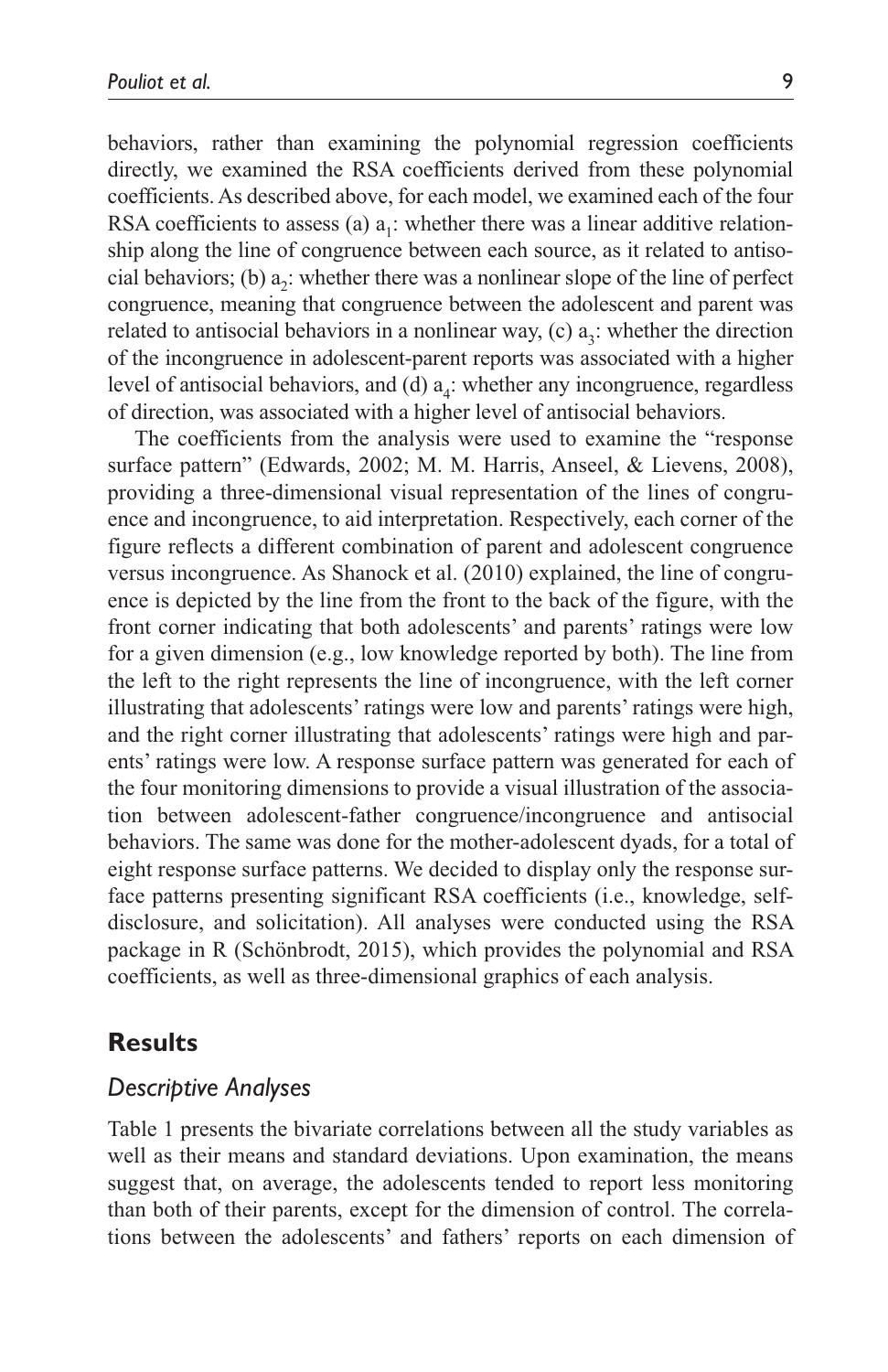|                                    |                                                                                                                                                                                                                                                                                                     | $\sim$                   |                         |                 |                    | $\circ$       |           | $\infty$  | õ         | $\supseteq$              |                          | $\frac{1}{2}$ | $\tilde{=}$              |
|------------------------------------|-----------------------------------------------------------------------------------------------------------------------------------------------------------------------------------------------------------------------------------------------------------------------------------------------------|--------------------------|-------------------------|-----------------|--------------------|---------------|-----------|-----------|-----------|--------------------------|--------------------------|---------------|--------------------------|
| I. Mother solicitation             | I                                                                                                                                                                                                                                                                                                   |                          |                         |                 |                    |               |           |           |           |                          |                          |               |                          |
| 2. Mother control                  | $.167***$                                                                                                                                                                                                                                                                                           | $\overline{\phantom{a}}$ |                         |                 |                    |               |           |           |           |                          |                          |               |                          |
| 3. Mother disclosure               |                                                                                                                                                                                                                                                                                                     | 85                       |                         |                 |                    |               |           |           |           |                          |                          |               |                          |
| 4. Mother knowledge                |                                                                                                                                                                                                                                                                                                     | 189**                    | 47   **                 |                 |                    |               |           |           |           |                          |                          |               |                          |
| 5. Father solicitation             | $\begin{array}{l} 504\% \\ 265\% \\ 207\% \\ 209\% \\ 212\% \\ 223\% \\ 237\% \\ 247\% \\ 251\% \\ 217\% \\ 217\% \\ 217\% \\ 217\% \\ 217\% \\ 217\% \\ 217\% \\ 217\% \\ 217\% \\ 217\% \\ 217\% \\ 217\% \\ 217\% \\ 217\% \\ 217\% \\ 217\% \\ 217\% \\ 217\% \\ 217\% \\ 217\% \\ 217\% \\ 21$ | $\overline{180}$         | $183*$                  | $.337**$        |                    |               |           |           |           |                          |                          |               |                          |
| 6. Father control                  |                                                                                                                                                                                                                                                                                                     | 406**                    | 051                     | $\overline{23}$ | $.169*$            |               |           |           |           |                          |                          |               |                          |
| 7. Father disclosure               |                                                                                                                                                                                                                                                                                                     | $183*$                   |                         | $427***$        | $.502**$           | $\frac{1}{2}$ |           |           |           |                          |                          |               |                          |
| 8. Father knowledge                |                                                                                                                                                                                                                                                                                                     | $.210***$                | #83**<br>306**<br>176** | $.442***$       | $417**$            | $248***$      | 621**     |           |           |                          |                          |               |                          |
| 9. Adolescent solicitation         |                                                                                                                                                                                                                                                                                                     | .063                     |                         | .122            | 088                | .066          | $.283**$  | 083       | Í         |                          |                          |               |                          |
| 10. Adolescent control             |                                                                                                                                                                                                                                                                                                     | .170**                   | $182**$                 | $.172**$        | .082               | $.157*$       | $225***$  | $\equiv$  | 459**     | $\overline{\phantom{a}}$ |                          |               |                          |
| II. Adolescent disclosure          |                                                                                                                                                                                                                                                                                                     | 107                      | $.408***$               | .239**          | $=$ $\overline{0}$ | .026          | $.358***$ | $.154*$   | $.535***$ | ** 164                   | $\overline{\phantom{a}}$ |               |                          |
| 12. Adolescent knowledge           | $222**$                                                                                                                                                                                                                                                                                             | $.136*$                  | $.283***$               | $.221$ **       | 014                | $-0.41$       | $.256***$ | $.174*$   | $-453***$ | .587**                   | .695**                   |               |                          |
| 13. Adolescent antisocial behavior | $-208**$                                                                                                                                                                                                                                                                                            | .035                     | $-353***$               | .359***         | $-0.079$           | .052          | $-353***$ | $-314***$ | $-233**$  | $-273***$                | $-437***$                | $-534***$     | $\overline{\phantom{a}}$ |
| ξ                                  | 3.92                                                                                                                                                                                                                                                                                                | 3.72                     | 3.98                    | 4.38            | 3.45               | 3.63          | 3.76      | 4.14      | 2.65      | 3.83                     | 3.36                     | 3.84          | 3.72<br>0.65             |
| SD                                 | 0.62                                                                                                                                                                                                                                                                                                | 0.30                     | 0.64                    | 0.43            | 0.79               | 0.33          | 0.63      | 0.54      | 0.93      | 0.89                     | 0.89                     | 0.74          |                          |
|                                    |                                                                                                                                                                                                                                                                                                     |                          |                         |                 |                    |               |           |           |           |                          |                          |               |                          |

**Table 1.** Descriptive Statistics and Correlations Among All the Study Variables. **Table 1.** Descriptive Statistics and Correlations Among All the Study Variables.

 $p < 0.05$ . \*\*p  $< 0.01$ . \*\*\*p  $< 0.001$ .  $p < 0.05$ . \*\* $p < 0.1$ . \*\*\* $p < 0.01$ .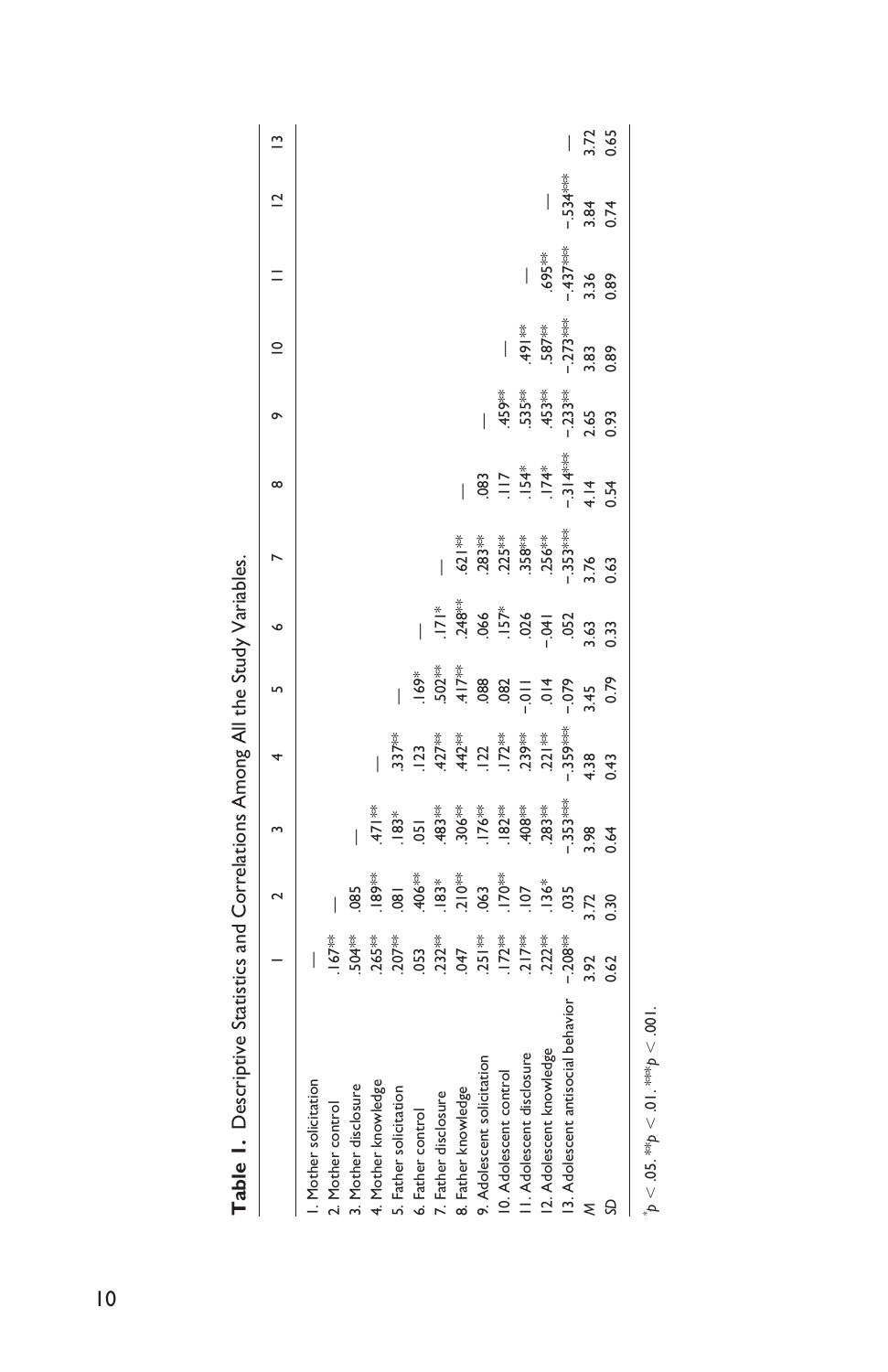monitoring were all positive and varied from small to moderate (.088-.358), which was also the case for the correlations between the adolescents' and mothers' reports (.170-.408), and between the fathers' and mothers' reports (.207-.483). In all cases, the correlation was highest for self-disclosure. Furthermore, the adolescents' reports on each dimension of parental monitoring were negatively associated with their antisocial behaviors. Fathers' reports of parental knowledge and adolescent self-disclosure were negatively associated with the adolescents' antisocial behaviors. Finally, mothers' reports of parental knowledge, adolescent self-disclosure, and parental solicitation were negatively correlated with the adolescents' antisocial behaviors.

## *Polynomial Regression Analyses*

The results of the polynomial regression analyses for adolescents' and fathers' reports of parental monitoring are presented in Table 2, while those for adolescents' and mothers' reports of parental monitoring are presented in Table 3. Adolescents who reported low levels of parental knowledge, adolescent selfdisclosure, parental control, and parental solicitation reported higher levels of antisocial behaviors (see Tables 2 and 3,  $B<sub>adool</sub>$  coefficients). Fathers' reports of parental knowledge and adolescent self-disclosure were negatively associated with the adolescents' antisocial behaviors, whereas their reports of parental control and parental solicitation were not (see Table 2;  $B<sub>father</sub>$  coefficients). Mothers' reports of parental knowledge, adolescent self-disclosure, and parental solicitation were negatively associated with the adolescents' antisocial behaviors, whereas their reports of parental control were not (see Table 3; *B*<sub>mother</sub> coefficients).

## *RSA Results Pertaining to Antisocial Behaviors*

We next examined the RSA coefficients to verify whether congruence and incongruence in adolescents' and both parents' reports of parental monitoring were associated with antisocial behaviors, over and above the direct associations with adolescents' and parents' reports. The RSA plots are presented in Figures 1 to 3, providing visual illustrations of the significant results for each dimension. The coefficients from each polynomial regression and RSA for the four models pertaining to adolescents' and fathers' perceptions are presented in Table 2. For parental knowledge, the  $a_1$  coefficient was negative and the  $a_2$ coefficient was positive, implying that adolescent-father congruence on this dimension was related to antisocial behaviors in a nonlinear way. Specifically, when both adolescents and fathers reported less parental knowledge, the adolescents' antisocial behaviors tended to be higher, up to a certain point (front corners of Figure 1, Panel B). The fact that the  $a_3$  and  $a_4$  coefficients were not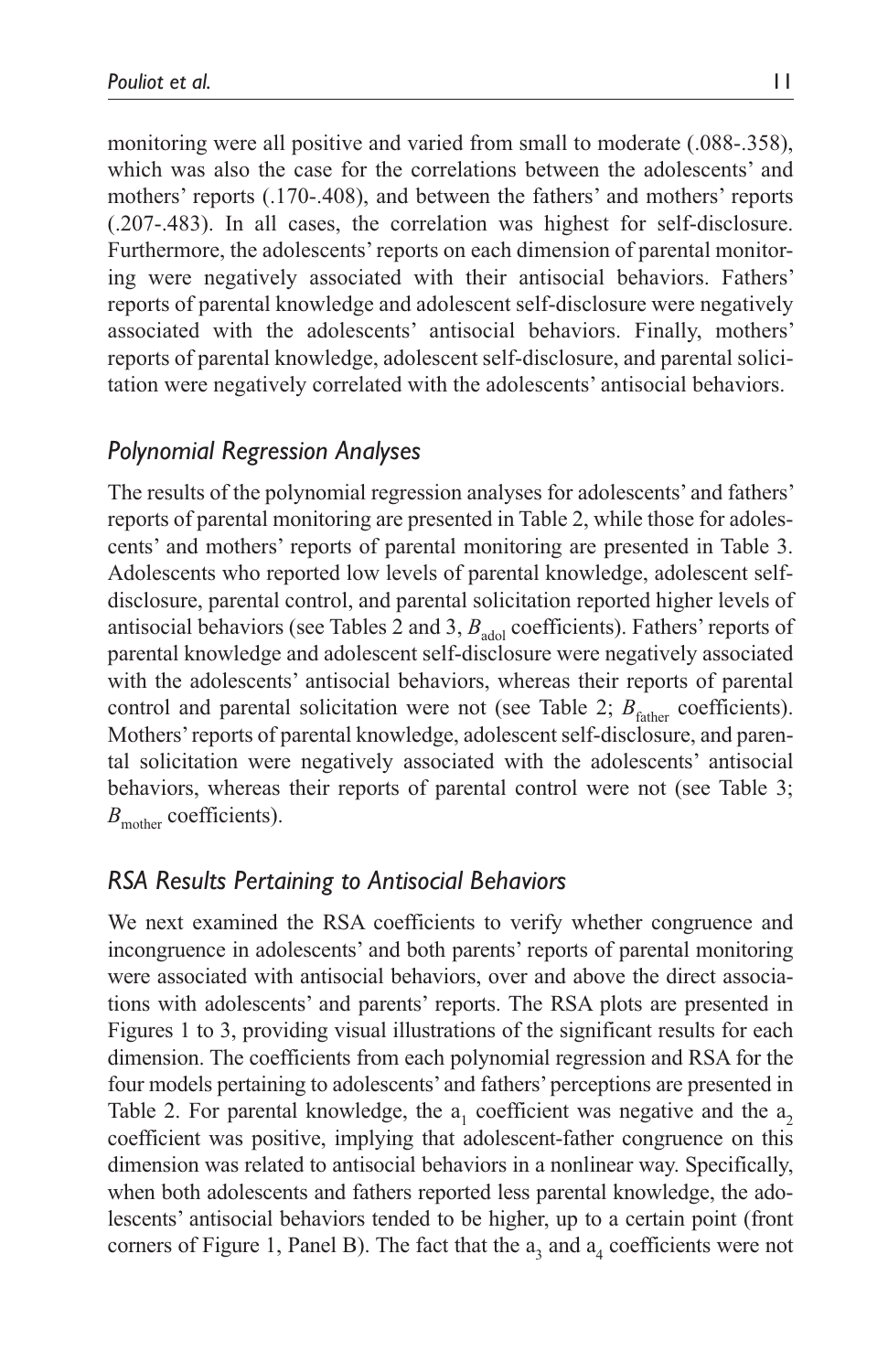|                | egression                                                               |                                                                                                                      |                                                                                                                                                      | Slopes                                                                                                             |                                                                                                                                  |                                                                                   |                                                                                                               | <b>RSA</b> coefficients |                                                                                                               |                                                                                        |
|----------------|-------------------------------------------------------------------------|----------------------------------------------------------------------------------------------------------------------|------------------------------------------------------------------------------------------------------------------------------------------------------|--------------------------------------------------------------------------------------------------------------------|----------------------------------------------------------------------------------------------------------------------------------|-----------------------------------------------------------------------------------|---------------------------------------------------------------------------------------------------------------|-------------------------|---------------------------------------------------------------------------------------------------------------|----------------------------------------------------------------------------------------|
|                |                                                                         | $b_{\text{father}}$                                                                                                  | $\mathsf{b}_{\mathsf{add}}^{\mathsf{bad}}$                                                                                                           | $b^2_{\text{ father}}$                                                                                             | $\mathbf{0}_{\mathrm{adol}\times\mathrm{father}}$                                                                                | $b2$ adol                                                                         |                                                                                                               | ಕ್ತ                     | ಹೆ                                                                                                            |                                                                                        |
| Jomain         | (3E)                                                                    | (3E)                                                                                                                 | (35)                                                                                                                                                 | (SE)                                                                                                               | (35)                                                                                                                             | (3E)                                                                              | (35)                                                                                                          | (SE)                    |                                                                                                               | (SE)                                                                                   |
| inowledge      |                                                                         |                                                                                                                      |                                                                                                                                                      |                                                                                                                    |                                                                                                                                  |                                                                                   |                                                                                                               |                         |                                                                                                               |                                                                                        |
| <b>Control</b> | $1.339$ ****<br>(0.039)<br>(1.473***<br>(1.394***<br>(1.057)<br>(1.057) | $-0.214$ ***<br>$(0.065)$<br>$(0.113)$<br>$(0.145)$<br>$(0.145)$<br>$-0.165$ **<br>$-0.056$<br>$-0.041$<br>$(0.047)$ | $\begin{array}{l} -0.264^{348} \ (0.051) \ (0.054) \ (0.054) \ (0.054) \ (0.054) \ (0.040) \ (0.040) \ (0.040) \ (0.040) \ -0.128^{348} \end{array}$ | $\begin{array}{l} 0.062 \\ 0.070) \\ -0.165 \\ 0.392) \\ 0.056 \\ 0.007) \\ 0.005 \\ 0.003 \\ 0.0043) \end{array}$ | $\begin{array}{l} 0.200^{*} \\ (0.082) \\ (0.007) \\ (0.123) \\ (0.005) \\ (0.008) \\ (0.035) \\ (0.050) \\ (0.050) \end{array}$ | $0.154**$ $0.051)$ $0.0000$ $0.0046$ $0.0046$ $0.0046$ $0.0000$ $0.0000$ $0.0038$ | $-0.478$ ***<br>(0.088)<br>(0.054<br>-0.135;***<br>-0.1667)<br>-0.169**                                       | $0.418$                 | $\begin{array}{l} 0.050 \\ (0.076) \\ 0.280 \\ (0.170) \\ 0.026 \\ (0.0070) \\ 0.0086 \\ (0.061) \end{array}$ | $0.016$<br>$(0.103)$<br>$(-1.158)$<br>$(0.384)$<br>$(0.149)$<br>$(0.149)$<br>$(0.029)$ |
| isclosure      |                                                                         |                                                                                                                      |                                                                                                                                                      |                                                                                                                    |                                                                                                                                  |                                                                                   |                                                                                                               |                         |                                                                                                               |                                                                                        |
|                |                                                                         |                                                                                                                      |                                                                                                                                                      |                                                                                                                    |                                                                                                                                  |                                                                                   |                                                                                                               |                         |                                                                                                               |                                                                                        |
|                | 0.069)                                                                  |                                                                                                                      |                                                                                                                                                      |                                                                                                                    |                                                                                                                                  |                                                                                   |                                                                                                               |                         |                                                                                                               |                                                                                        |
|                | Note. $Adol = adolescent: a$ .                                          |                                                                                                                      |                                                                                                                                                      |                                                                                                                    |                                                                                                                                  |                                                                                   | $=$ line of congruence: $a_n =$ curvilinearity in the line of congruence: $a_n =$ line of incongruence: $a_n$ |                         | curvilinearity in the                                                                                         |                                                                                        |

| l<br>I                   |
|--------------------------|
| $\vdots$                 |
| $\vdots$                 |
| ١                        |
| יה הוא הוא הוא<br>5<br>I |
|                          |
| i<br>إ<br>Table 7<br>í   |

Note. Adol = adolescent;  $a_1$  = line of congruence;  $a_2$  = curvilinearity in the line of congruence;  $a_3$  = line of incongruence;  $a_4$  = curvilinearity in the ŗ ŗ ġ ֧֪֧֪֧֧֧֧֧֧֧֧֧֝֝֘֝֘֝֟֩֩֓֝֓֝֓֝֟֓֝֓֟֓֝֓֝֓֝֓֟<br>֧֧֧֧֧֧֪֧֝֩֩֩֓֝֓֘֩֩֩֓֝֘֝֝ .<br>9  $\ddot{\phantom{0}}$ N ġ Note. Adol = adolescent; a<sub>i</sub> = line<br>line of incongruence.<br>\*p < .05. \*\*p < .01. \*\*\*p < .001. \**p* < .05. \*\**p* < .01. \*\*\**p* < .001.line of incongruence.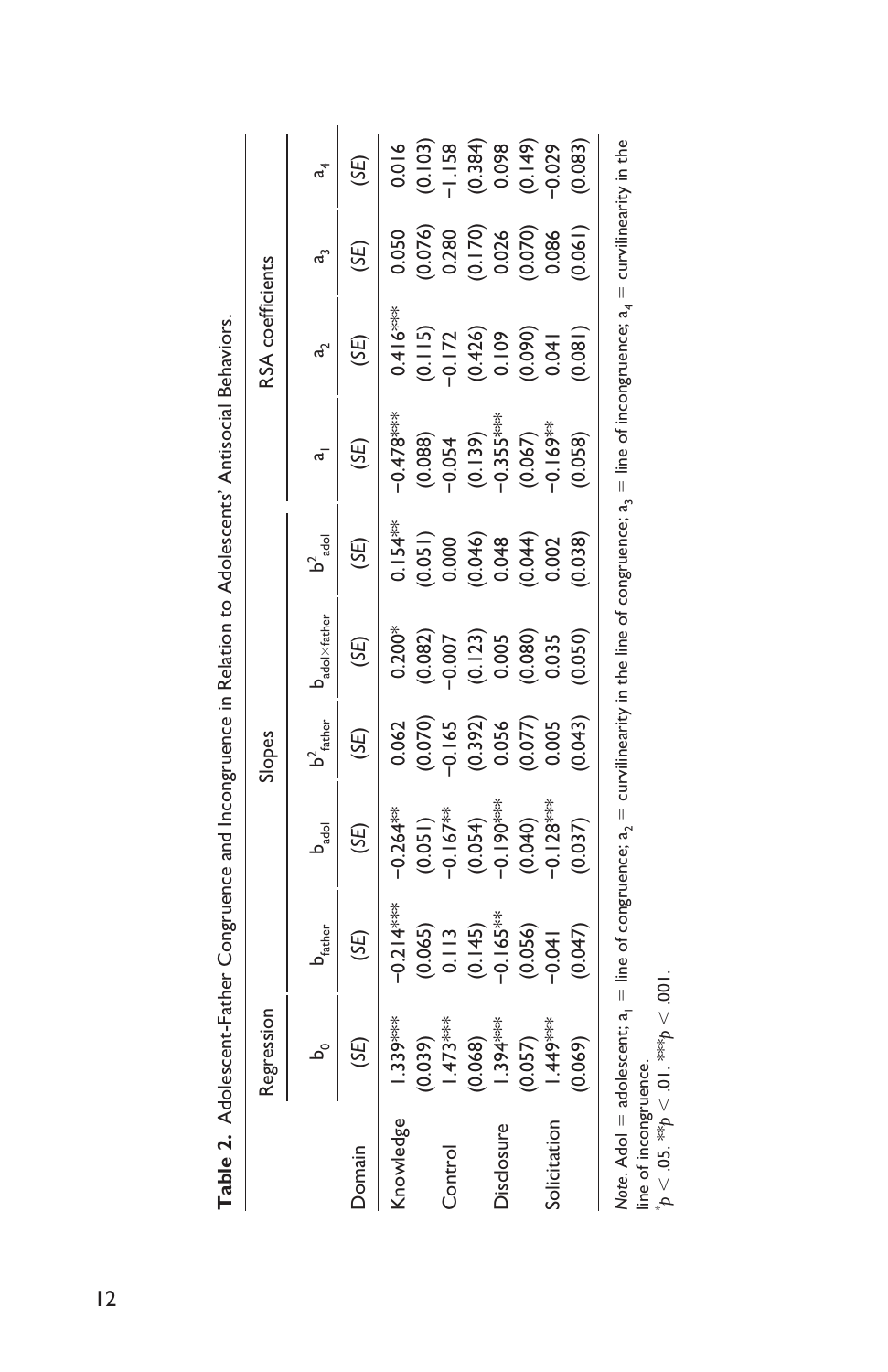|                | legression                                                                                                                                                         |                                                                                      |                                                                                                 | ilopes                                                                                                            |                                                                                        |                                                |                                                                             | RSA coefficients                                                                          |                                                                                        |                                                                                             |
|----------------|--------------------------------------------------------------------------------------------------------------------------------------------------------------------|--------------------------------------------------------------------------------------|-------------------------------------------------------------------------------------------------|-------------------------------------------------------------------------------------------------------------------|----------------------------------------------------------------------------------------|------------------------------------------------|-----------------------------------------------------------------------------|-------------------------------------------------------------------------------------------|----------------------------------------------------------------------------------------|---------------------------------------------------------------------------------------------|
|                |                                                                                                                                                                    | <b>D</b> <sub>mother</sub>                                                           |                                                                                                 | $b2$ mother                                                                                                       | adol*mother                                                                            |                                                |                                                                             |                                                                                           |                                                                                        |                                                                                             |
| Jomain         | (3S)                                                                                                                                                               | (3E)                                                                                 |                                                                                                 | (3E)                                                                                                              |                                                                                        |                                                |                                                                             |                                                                                           |                                                                                        |                                                                                             |
| nowledge       | $.336***$                                                                                                                                                          | $-0.246**$<br>$(0.089)$<br>$0.108$<br>$0.006$<br>$-0.167**$<br>$-0.053$<br>$-0.0353$ | $-0.224***$                                                                                     | $\begin{array}{c} 0.148 \\ (0.161) \\ (0.156) \\ (0.219) \\ (0.219) \\ (0.104) \\ (0.107) \\ (0.067) \end{array}$ | $-0.113$<br>$(0.112)$<br>$(0.092)$<br>$(0.091)$<br>$(0.077)$<br>$(0.077)$<br>$(0.077)$ | $0.191**$                                      | $-0.470***$                                                                 | 0.226                                                                                     | $-0.022$<br>$(0.115)$<br>$(0.274)$<br>$(0.272)$<br>$(0.018)$<br>$(0.078)$<br>$(0.078)$ | $0.451*$                                                                                    |
| <b>Control</b> | $(0.037)$<br>$-1.459***$<br>$(0.056)$<br>$-1.406***$<br>$-1.493***$                                                                                                |                                                                                      | $(0.053)$<br>$-0.166***$<br>$(0.054)$<br>$-0.184***$<br>$-0.194***$<br>$-0.110**$<br>$-0.110**$ |                                                                                                                   |                                                                                        | $(0.064)$<br>0.007<br>0.045)<br>0.050<br>0.005 | $(0.092)$<br>$-0.058$<br>$-0.202$<br>$-0.351***$<br>$-0.058$<br>$-0.354***$ | $\begin{array}{c} (0.120) \\ -0.141 \\ (0.196) \\ 0.078 \\ (0.092) \\ -0.067 \end{array}$ |                                                                                        | $\begin{array}{c} (0.228) \\ 0.043 \\ (0.260) \\ 0.055 \\ (0.164) \\ -0.157 \\ \end{array}$ |
|                |                                                                                                                                                                    |                                                                                      |                                                                                                 |                                                                                                                   |                                                                                        |                                                |                                                                             |                                                                                           |                                                                                        |                                                                                             |
|                |                                                                                                                                                                    |                                                                                      |                                                                                                 |                                                                                                                   |                                                                                        |                                                |                                                                             |                                                                                           |                                                                                        |                                                                                             |
|                |                                                                                                                                                                    |                                                                                      |                                                                                                 |                                                                                                                   |                                                                                        |                                                |                                                                             |                                                                                           |                                                                                        |                                                                                             |
|                |                                                                                                                                                                    |                                                                                      |                                                                                                 |                                                                                                                   |                                                                                        |                                                |                                                                             |                                                                                           |                                                                                        |                                                                                             |
|                | 0.067                                                                                                                                                              | (0.059)                                                                              |                                                                                                 |                                                                                                                   |                                                                                        | (0.040)                                        | (0.063)                                                                     | (0.081)                                                                                   |                                                                                        |                                                                                             |
|                | Note. Adol = adolescent; $a_1$ = line of congruence; $a_2$ = curvilinearity in the line of congruence; $a_3$ = line of incongruence; $a_4$ = curvilinearity in the |                                                                                      |                                                                                                 |                                                                                                                   |                                                                                        |                                                |                                                                             |                                                                                           |                                                                                        |                                                                                             |

Table 3. Adolescent-Mother Congruence and Incongruence in Relation to Adolescents' Antisocial Behaviors. **Table 3.** Adolescent-Mother Congruence and Incongruence in Relation to Adolescents' Antisocial Behaviors.

line of incongruence.<br>  ${}^*p < .05$ , \*\* $p < .01$ , \*\*\* $p < .001$ . \**p* < .05. \*\**p* < .01. \*\*\**p* < .001.line of incongruence.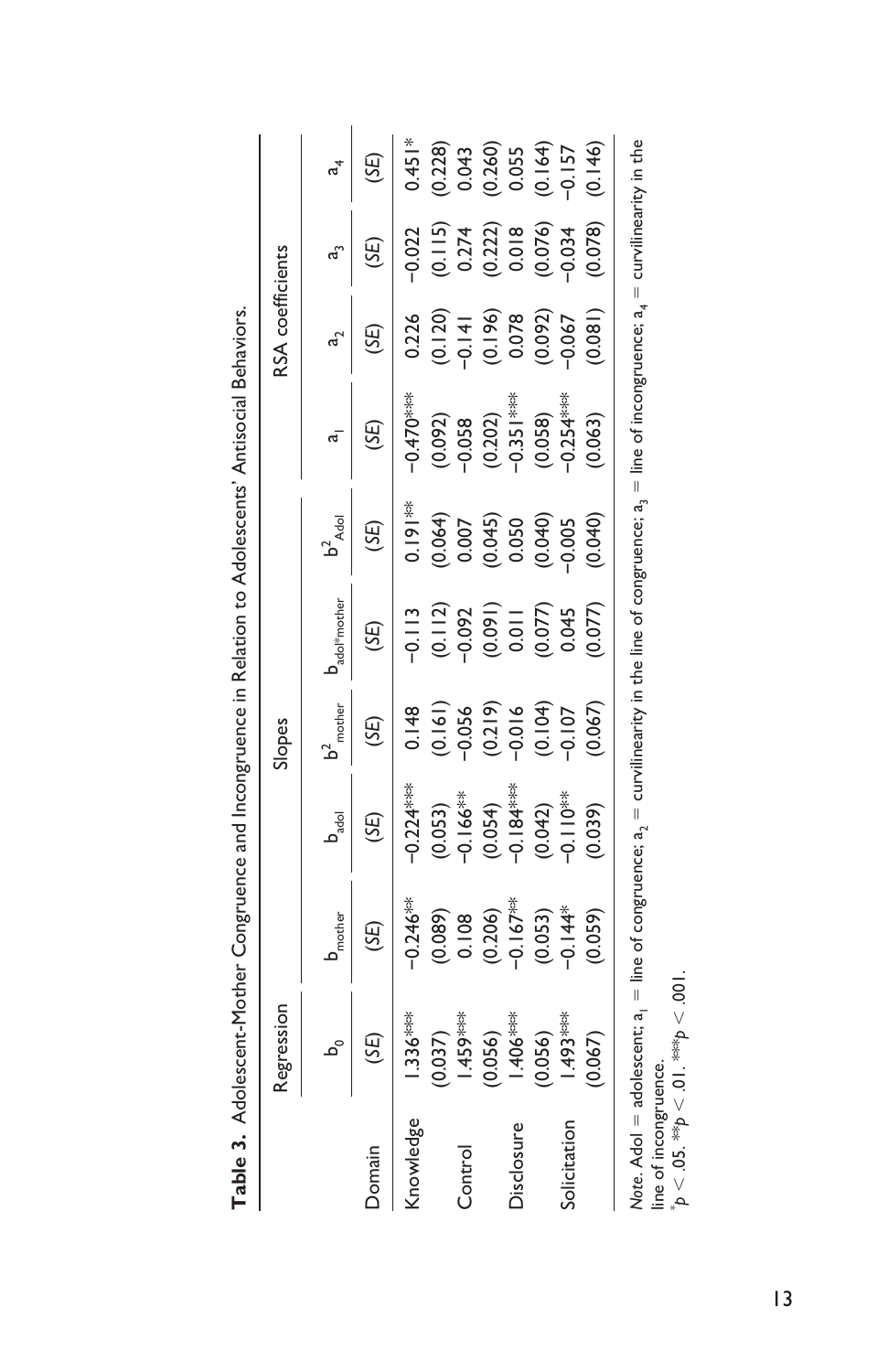



*Note.* The vertical axis in the 3-D figures refers to the level of antisocial behavior on a scale of 0 to 6. The higher the number, the higer the level of antisocial behavior. The color chart next to each figure is the same 0-6 scale for antisocial behavior. At the 0 level, when it deep red, antisocial behavior is the lowest. When it goes higher on the scale, it is less and less red and gradually becomes green which refers to higher levels of antisocial behavior.

significant allows us to say that neither the direction nor overall level of adolescent-father incongruence was linked to antisocial behaviors (Figure 1, Panel B). As for parental control, none of the four coefficients were significant, suggesting that neither the direction nor overall level of adolescent-father congruence/incongruence was linked to antisocial behaviors. The results were similar for adolescent self-disclosure and parental solicitation; the a<sub>1</sub> coefficients were negative and the a<sub>2</sub> coefficients were not significant, indicating that adolescentfather congruence on these dimensions was related to antisocial behaviors in a linear way. Specifically, when adolescents and fathers reported less adolescent self-disclosure and/or solicitation, the adolescents' antisocial behaviors tended to be higher (front corners of Figure 2, Panel B and front corners of Figure 3, Panel B). In other words, the relationship between adolescent-father congruence and the adolescents' antisocial behaviors was represented by a straight line, which was not curved, meaning that the increase or decrease in the outcome was stable. The  $a_3$  and  $a_4$  coefficients were not significant, indicating that neither the direction nor overall level of adolescent-father incongruence, on these two dimensions (disclosure and solicitation), was linked to antisocial behaviors (Figure 2, Panel B and Figure 3, Panel B).

The results for the four models pertaining to adolescents' and mothers' reports of parental monitoring are presented in Table 3. For parental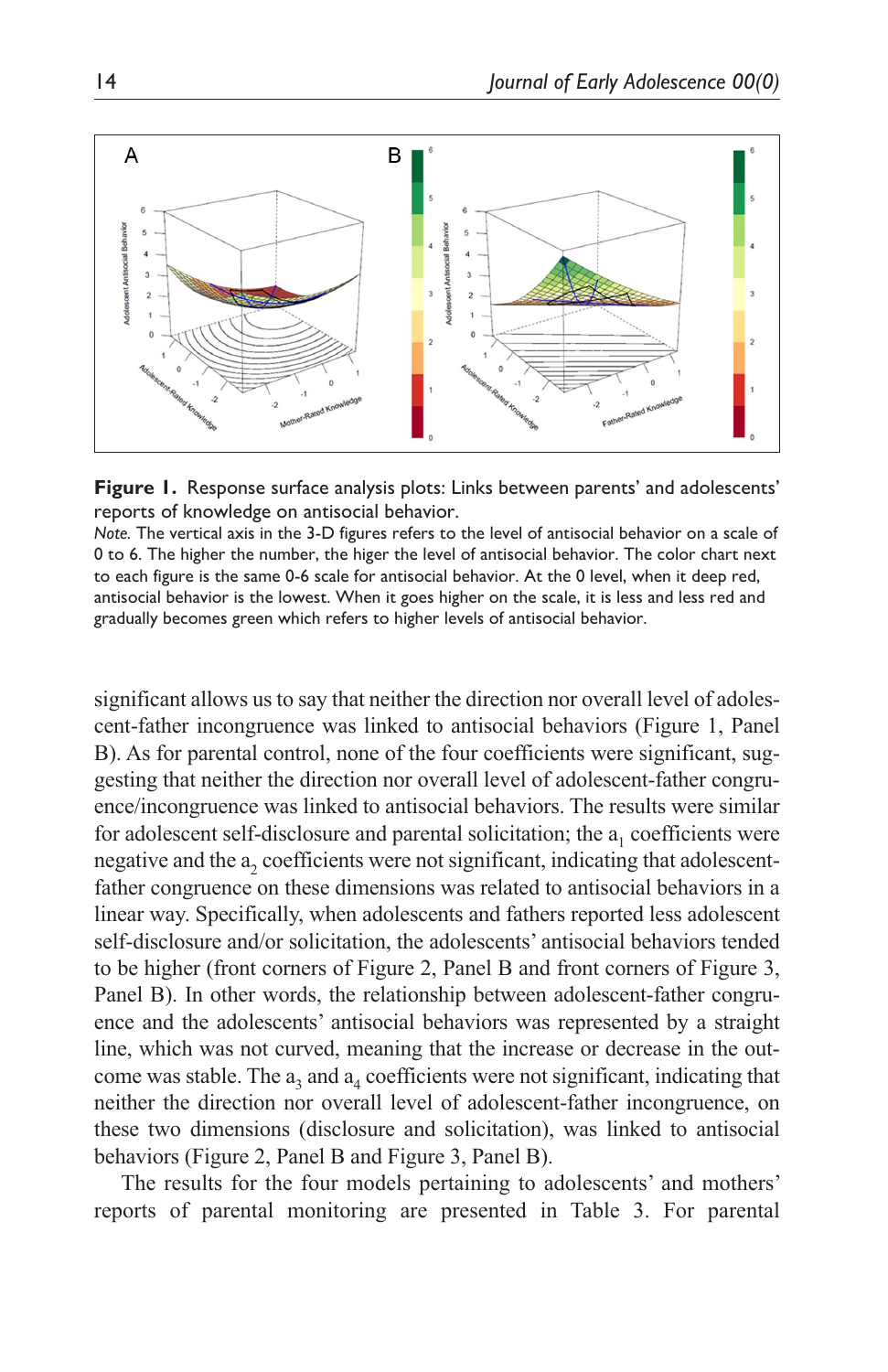

**Figure 2.** Response surface analysis plots: Links between parents' and adolescents' reports of self-disclosure on antisocial behavior.

*Note.* The vertical axis in the 3-D figures refers to the level of antisocial behavior on a scale of 0 to 6. The higher the number, the higer the level of antisocial behavior. The color chart next to each figure is the same 0-6 scale for antisocial behavior. At the 0 level, when it deep red, antisocial behavior is the lowest. When it goes higher on the scale, it is less and less red and gradually becomes green which refers to higher levels of antisocial behavior.



**Figure 3.** Response surface analysis plots: Links between parents' and adolescents' reports of solicitation on antisocial behavior.

*Note.* The vertical axis in the 3-D figures refers to the level of antisocial behavior on a scale of 0 to 6. The higher the number, the higer the level of antisocial behavior. The color chart next to each figure is the same 0-6 scale for antisocial behavior. At the 0 level, when it deep red, antisocial behavior is the lowest. When it goes higher on the scale, it is less and less red and gradually becomes green which refers to higher levels of antisocial behavior.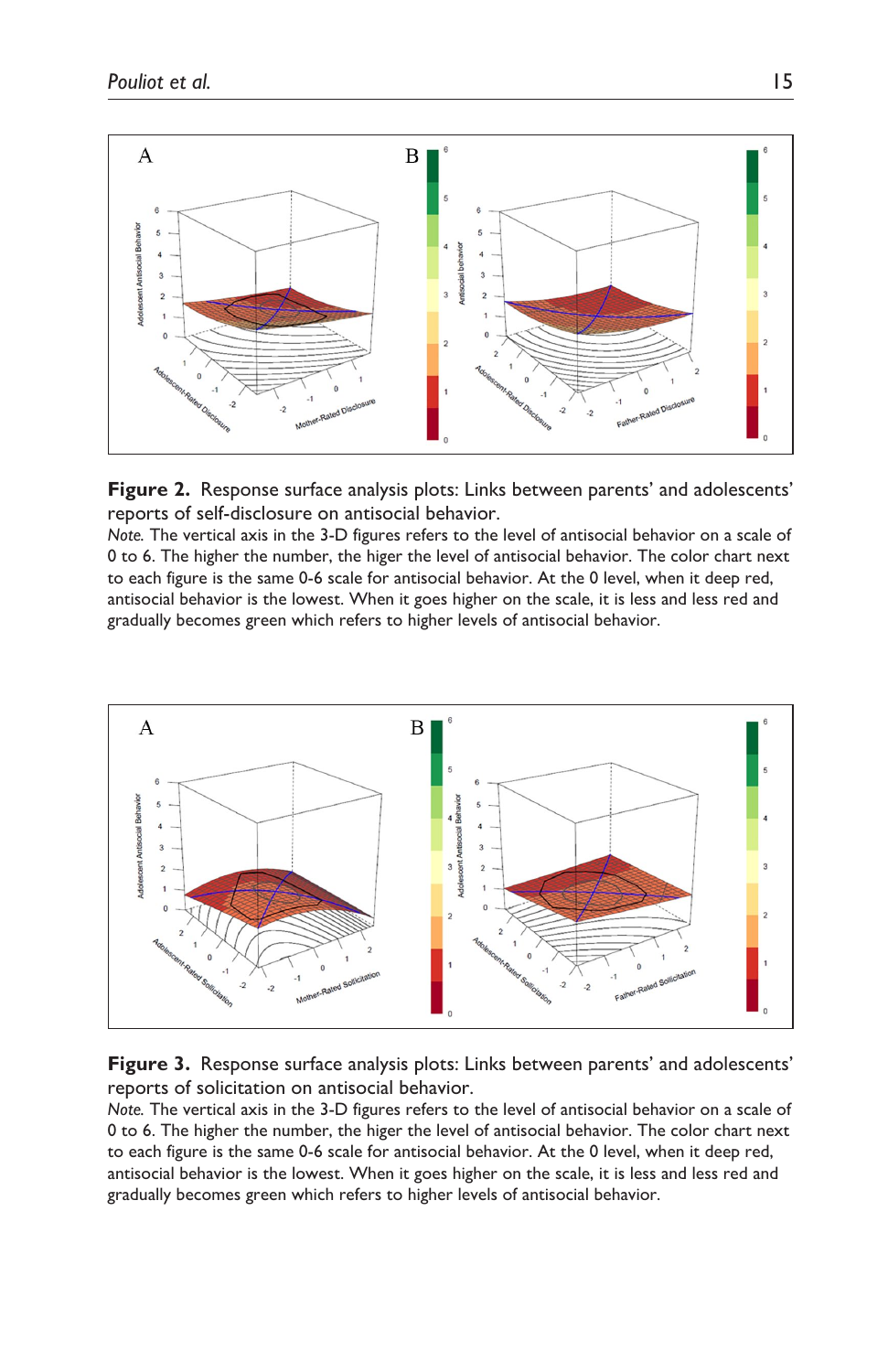knowledge, the  $a_1$  coefficient was negative and the  $a_2$  was not significant, indicating that adolescent-mother congruence on this dimension was related to antisocial behaviors in a linear way. Thus, when both adolescents and mothers reported less parental knowledge, antisocial behaviors tended to be higher (front corners of Figure 1, Panel A). The  $a_3$  coefficient was not significant, whereas the  $a_4$  coefficient was significant and positive, suggesting that the direction of adolescent-mother incongruence was not linked to antisocial behaviors, whereas the overall level of adolescent-mother incongruence was (Figure 1, Panel A). In other words, the less congruent the mothers' and adolescents' reports of parental knowledge, the higher the adolescents' antisocial behaviors, regardless of the direction of the incongruence. For parental control, none of the four coefficients were significant, indicating that the level of adolescent-mother congruence/incongruence, on this dimension, was not linked to antisocial behaviors. The results were similar for adolescent selfdisclosure and parental solicitation; the  $a<sub>1</sub>$  coefficients were negative, indicating that when adolescents and mothers reported less adolescent self-disclosure and/or solicitation, antisocial behaviors tended to be higher (front corners of Figure 2, Panel A and front corners of Figure 3, Panel A). The  $a_2$  coefficient was not significant, suggesting that the relationship between adolescentmother congruence on adolescent self-disclosure/parental solicitation and antisocial behaviors was linear (Figure 2, Panel A and Figure 3, Panel A). The  $a_3$  and  $a_4$  coefficients were not significant, meaning that neither the direction nor overall level of adolescent-mother incongruence was linked to antisocial behaviors (Figure 2, Panel A and Figure 3, Panel A).

# **Discussion**

This study aimed to deepen our understanding of the discrepancies in parents' and adolescents' perceptions of parental monitoring in three ways. First, a more comprehensive conception of parental monitoring was used, simultaneously examining the four dimensions of this construct proposed by Kerr and Stattin (2000). Second, polynomial regression analyses, combined with RSA, were used to provide a more nuanced picture of the effects of adolescentparent congruence and incongruence on adolescent adjustment. Third, fathers' and mothers' perceptions were taken into account separately. Overall, the results showed adolescent-parent congruence to be negatively associated with adolescents' antisocial behaviors, whereas adolescent-parent incongruence was not associated with these behaviors, regardless of the direction or overall level of incongruence. Moreover, the results were not the same for all four dimensions of parental monitoring and differed according to whether they referred to the father's or mother's perceptions. Each of these points is discussed in detail below.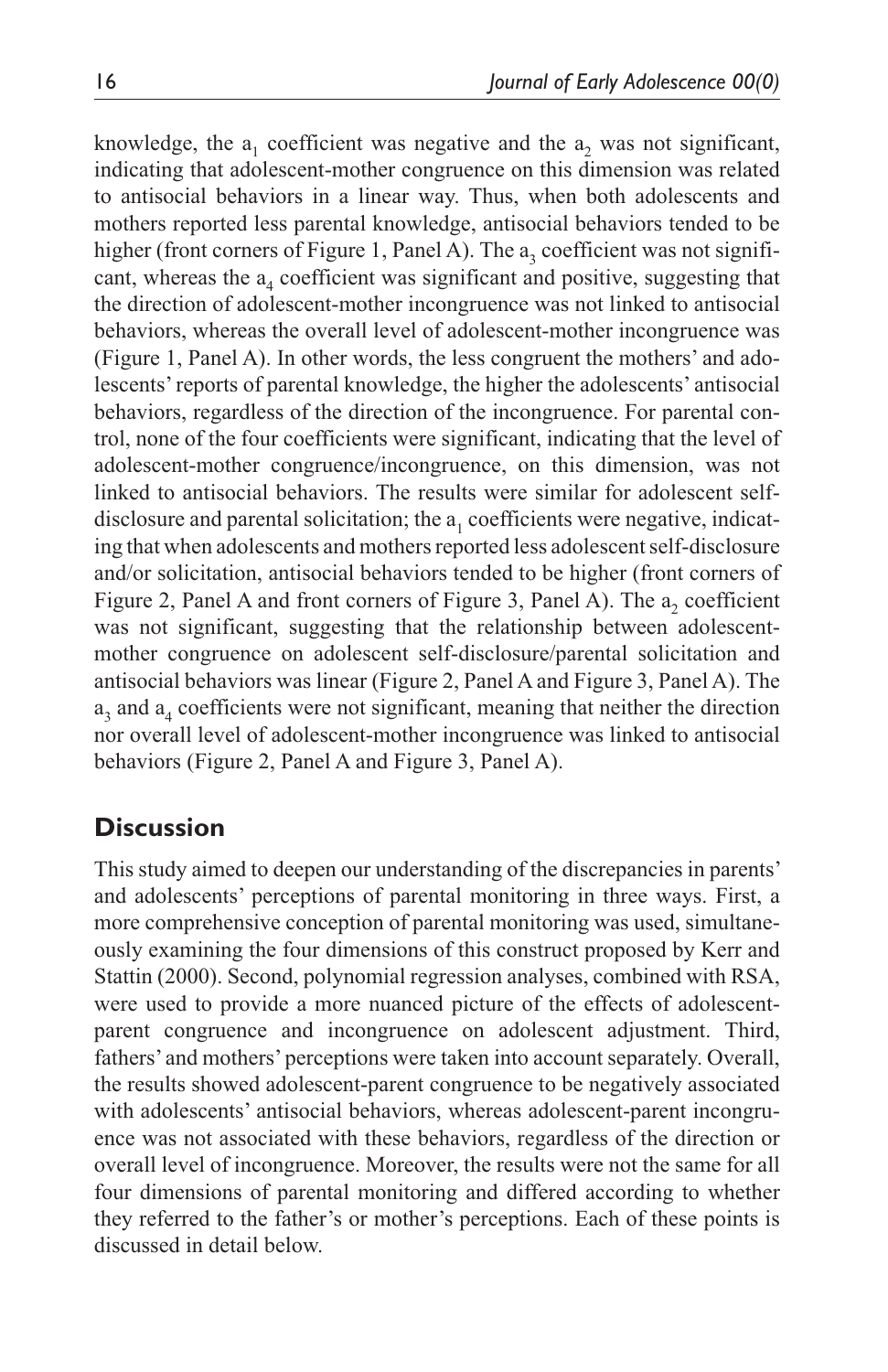# *Were Adolescent-Parent Congruence and Incongruence Associated With the Adolescents' Antisocial Behaviors?*

Generally speaking, a low to moderate level of congruence was found between the parents and adolescents on the four dimensions of parental monitoring. This finding is consistent with previous findings (Korelitz & Garber, 2016). Moreover, our results show that adolescent-parent congruence was negatively associated with the adolescents' antisocial behaviors. Specifically, when adolescents and parents both reported a high level of parental monitoring, the adolescents presented lower levels of antisocial behaviors. These results are in line with those of previous studies (Lippold, Greenberg, & Feinberg, 2011) and contradict the theoretical propositions, suggesting that adolescent-parent congruence could, in some cases, be harmful to development, possibly indicating that adolescents are not becoming sufficiently autonomous and independent from their parents as part of a healthy process of individuation (Carlson et al., 1991). Our results, rather, support the idea that congruence in these different family members' perceptions reflects a healthier family environment and higher quality family relationships (Stuart & Jose, 2012).

Our results brought out incongruence in the adolescents' and parents' assessments of the various dimensions of parental monitoring. We hypothesized that such incongruence would be associated with higher levels of antisocial behaviors among the adolescents (Korelitz  $\&$  Garber, 2016). However, our results show that neither the direction nor the overall level of incongruence between the adolescents and their parents was associated with the adolescents' antisocial behaviors. The only exception found was between mothers' and adolescents' reports on the dimension of knowledge, which will be discussed further below. It is possible that the findings of most previous studies showing a link between adolescent-parent incongruence and adolescent adjustment can be explained by the methodology used (i.e., difference scores), which, unlike using RSA coefficients, does not make it possible to distinguish between the effect of congruence and incongruence on the variables of interest. However, caution is called for in interpreting these results. A large number of studies using a variety of methodologies (e.g., difference scores and latent profile analysis) have found parent-adolescent incongruence to be a risk factor in adolescent development (Abar et al., 2015). Therefore, it is also possible that this study is the outlier, and further studies are needed to replicate the current findings. In sum, our results suggest that adolescent-parent congruence, when both informants report a high level of parental monitoring, represents a protective factor, whereas adolescent-parent incongruence appears to act as neither a protective factor nor a risk factor, in this particular study.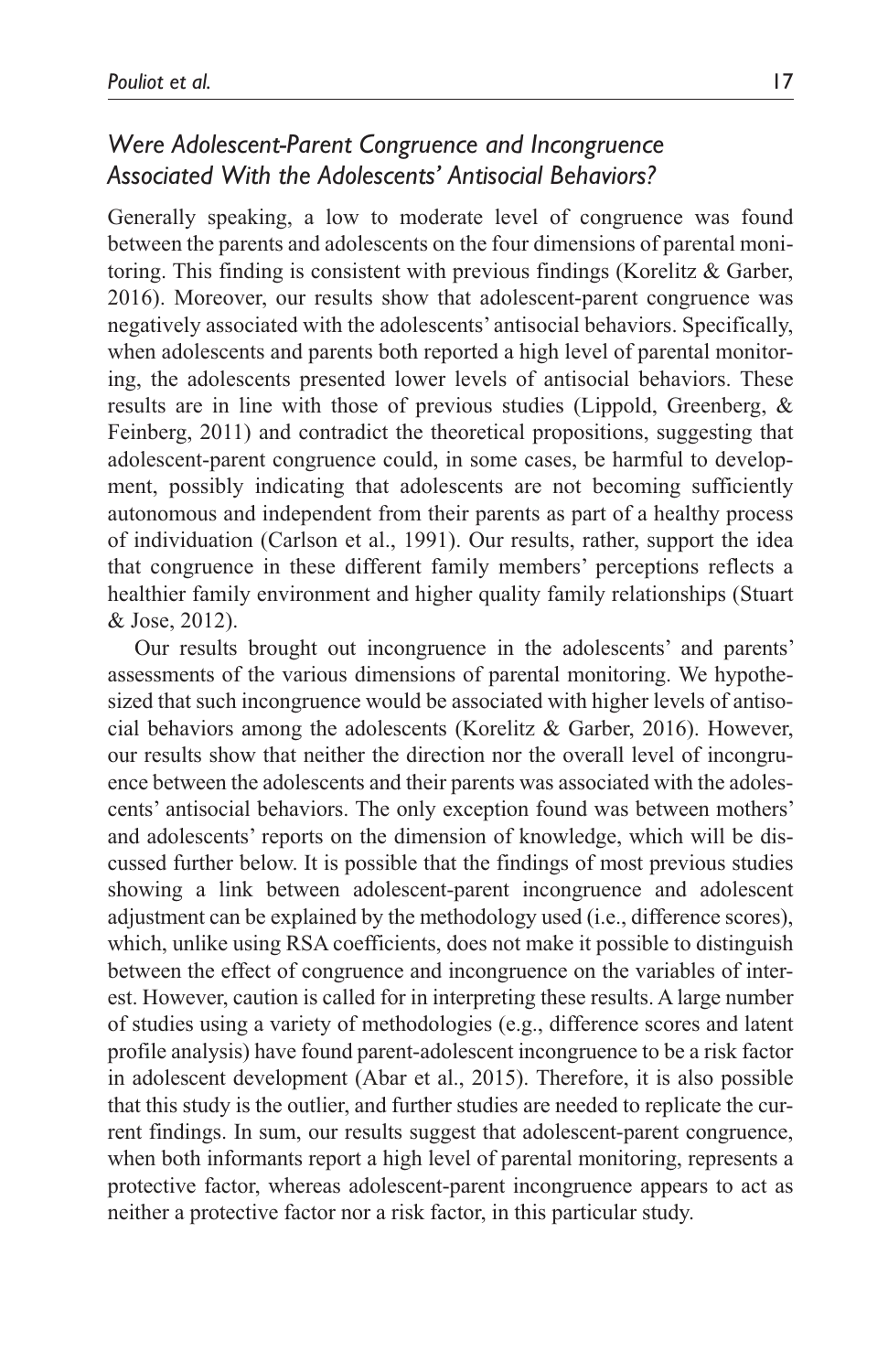## *A Multidimensional Conception of Parental Monitoring*

One of the innovations of this study was to simultaneously consider the four dimensions of parental monitoring proposed by Kerr and Stattin (2000) in examining adolescent-parent congruence and incongruence. Indeed, overall, our findings differed for these various dimensions. Our main hypothesis in this regard was that incongruence would be positively associated with antisocial behaviors. This hypothesis was not fully supported. The most surprising result is that no link was found between adolescent-parent incongruence on self-disclosure and antisocial behaviors. Previous studies have shown that self-disclosure contributes the most to parental knowledge (Willoughby & Hamza, 2011) and is the most closely associated with antisocial behaviors (Stattin & Kerr, 2000). Therefore, incongruence on this dimension was expected to be associated with antisocial behaviors. There are two possible explanations for this finding. First, it is possible that the effect of adolescentparent incongruence relating to adolescent self-disclosure was offset by adolescent-parent congruence on other dimensions of parental monitoring, such as parental knowledge or parental solicitation. Thus, the protective effect of adolescent-parent congruence relating to the other dimensions may have canceled out the negative effect of adolescent-parent incongruence relating to adolescent self-disclosure predicted by our first hypothesis. Second, it is possible that adolescent-parent incongruence on adolescent self-disclosure may not reflect less healthy family dynamics as the scale used to measure this dimension does not differentiate between voluntary disclosure and the secrets that adolescents might choose to keep (Smetana, Metzger, Gettman, & Campione-Barr, 2006). Thus, adolescent-parent incongruence on adolescent self-disclosure may not be a risk factor. However, adolescent-parent incongruence on the level of secrets held could indeed represent a risk factor as adolescents usually conceal their more problematic actions and this lack of knowledge on the part of parents could affect their capacity to adjust their monitoring behaviors. In fact, Laird and Marrero (2010) reported that adolescents' antisocial behaviors were more strongly associated with high levels of secret keeping than with low levels of self-disclosure.

Furthermore, no effect was found for parental control. Neither congruence nor incongruence on this dimension was associated with antisocial behaviors. This result may appear surprising at first sight. However, it is important to keep in mind that our sample was relatively young in age  $(X = 13 \text{ years})$ . The legitimacy of parental control, according to both parents and adolescents, tends to decrease over the course of adolescence (Smetana, 2010). The young adolescents involved in the current study may still have perceived their parents' control as legitimate, which would explain why congruence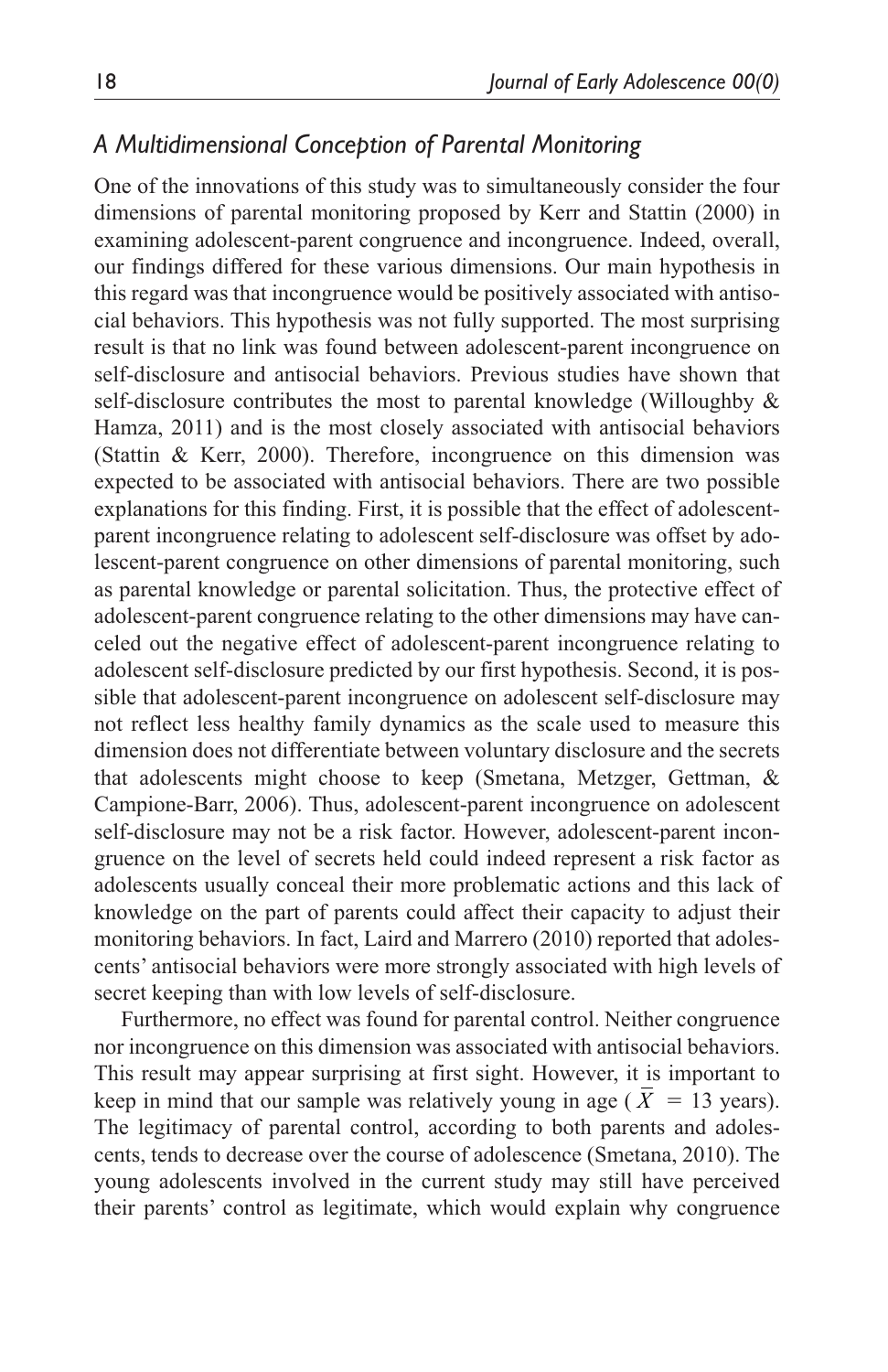versus incongruence on this dimension was not associated with their antisocial behaviors. As adolescents get older, the issue of parental control may become more salient, as would the impact of adolescent-parent congruence or incongruence relating to this dimension. The parents in our sample may have generally exerted a lower level of control, thus providing less of an opportunity to measure the level of congruence or incongruence on this dimension. Finally, this lack of effect for parental control is in line with previous studies, showing this dimension to be only weakly associated with adolescent adjustment (Willoughby & Hamza, 2011).

## *Considering Both Fathers' and Mothers' Perspectives Simultaneously*

We hypothesized that adolescent-father incongruence would be positively associated with the adolescents' antisocial behaviors, whereas adolescentmother incongruence would be negatively associated with these behaviors. Our second hypothesis was not supported by our findings. However, two results should be highlighted here. First, a curvilinear association was found between adolescent-father congruence on parental knowledge and adolescent antisocial behaviors, whereas a linear association was found between adolescent-mother congruence on this dimension and these behaviors. In other words, the greater the extent to which both adolescents and fathers rated parental knowledge as high, the lesser the adolescents presented antisocial behaviors, up to a certain point, when these behaviors stopped decreasing even if the perceived level of parental knowledge increased. Thus, the protective effect of adolescent-father congruence on parental knowledge appeared to level off at some point, whereas the effect of adolescent-mother congruence on this dimension did not. This may suggest that at any level of parental knowledge reported by mothers, the mothers used this knowledge to adjust their monitoring, thus explaining the linear association with the adolescents' antisocial behaviors. On the other hand, fathers might use their knowledge to adjust their monitoring until a certain point; past it, they don't adjust more, even if their level of parental knowledge is higher. Demuth and Brown (2004) found that while single-parent fathers tended to have higher incomes than single-parent mothers, they exerted less close parental monitoring, leading to higher levels of antisocial behaviors among their adolescents. This could support the results described above, meaning that fathers could focus more on providing an income as a means of raising their children rather than engaging in more parental monitoring. Further research is needed to confirm this hypothesis.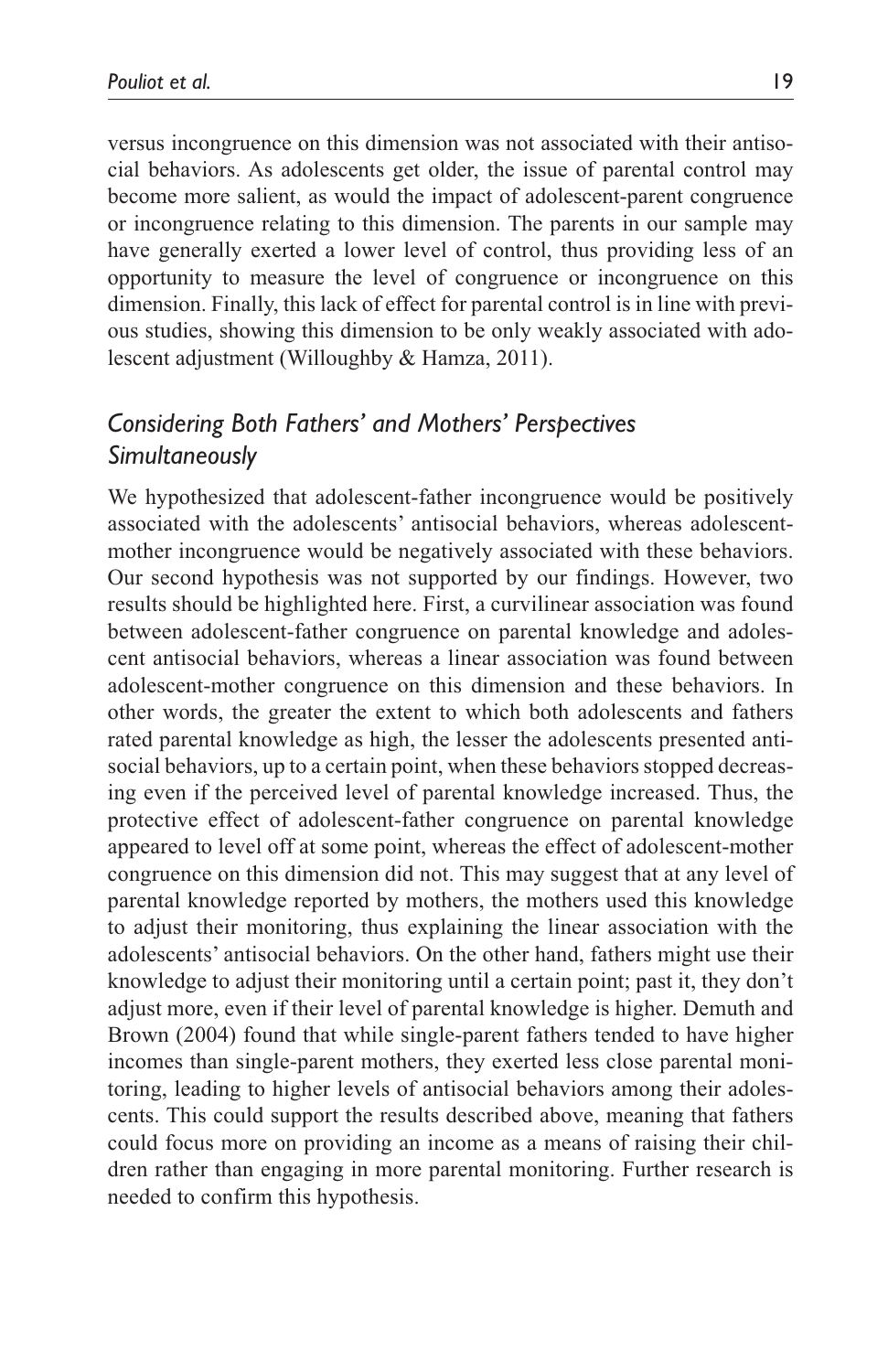The second difference that emerged between fathers and mothers pertained to adolescent-parent incongruence. Adolescent-mother incongruence on parental knowledge was positively associated with antisocial behaviors, regardless of the direction of the incongruence, whereas no such association was found for fathers. This result diverges somewhat from the findings of studies showing that the more adolescents reported a negative perception of the family environment compared with their parent, the less well-adjusted they were (De Los Reyes et al., 2010; Guion et al., 2009). Our findings support the idea that, overall, adolescent-mother incongruence likely reflects a less healthy family dynamic. This claim is also supported by a study showing incongruence between adolescents' and parents' ratings of their relationship to be associated with higher levels of conflict and disagreement between them (Augenstein et al., 2016). Other studies have also shown the overall level of adolescentparent incongruence to be associated with poorer adjustment among adolescents (Human et al., 2014; Pelton & Forehand, 2001). Moreover, our finding is inconsistent with our hypothesis predicting that adolescent-mother incongruence would be negatively associated with antisocial behaviors. Based on our findings, adolescent-mother incongruence does not appear to reflect a normal process of individuation. On the contrary, our results suggest that adolescentmother incongruence may be more harmful to adolescent adjustment than adolescent-father incongruence. Given that adolescents tend to self-disclose more readily to their mothers than their fathers (Smetana et al., 2006), mothers are likely to have a higher level of parental knowledge than fathers. Thus, adolescent-mother incongruence on parental knowledge could reflect a less close adolescent-mother relationship, thus acting as a risk factor.

## *Strengths, Limitations, and Avenues for Future Research*

This study presents some strengths worth mentioning. The results stemming from the RSA bring out the importance of using deeper methods of analysis to gain a more detailed understanding of the impact of adolescent-parent congruence and incongruence. Moreover, including all four dimensions of parental monitoring, as per Kerr and Stattin's (2000) model, and examining fathers' and mothers' perceptions separately, provided a more comprehensive and nuanced picture of family dynamics in early adolescence.

Some limitations should also be mentioned. First, the fact that the adolescents reported on both parental monitoring and their antisocial behaviors may have led to some bias in the results. However, other studies examining adolescent-parent incongruence have also used adolescent self-reports to measure adolescent adjustment (e.g., Human et al., 2016; Nelemans et al., 2016). Moreover, by their very nature, some forms of antisocial behavior are only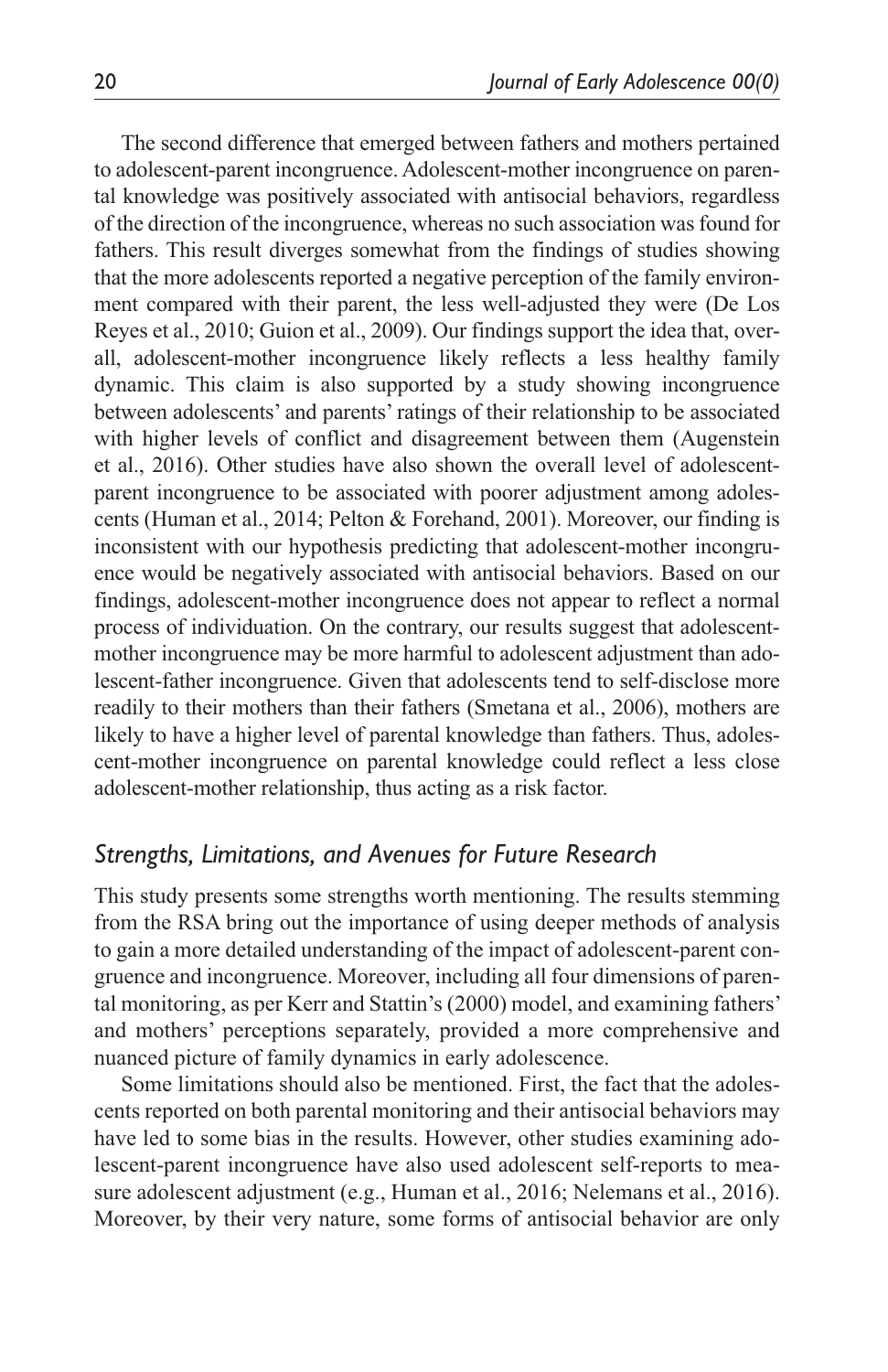known to the adolescents themselves (Jolliffe et al., 2003) and, generally speaking, individuals tend to assess their own behaviors accurately (Deković et al., 2006). Nevertheless, it may be advisable for future studies to use teacher or peer reports to assess adolescents' antisocial behaviors. Second, the adolescent questionnaire assessing parental monitoring asked about this construct in a global way, without distinguishing between fathers and mothers. Making this distinction would bring out a more precise portrait of the impact of adolescent-father and adolescent-mother congruence and incongruence on adolescents' antisocial behaviors. Third, we used a cross-sectional design wherein all the variables were assessed at a single time point. Using a longitudinal design, including yearly assessments of both parental monitoring and adolescent adjustment, would make it possible to (a) disentangle the direction of the relationship between adolescent-parent congruence and incongruence and adolescent adjustment, and (b) test developmental hypotheses regarding changes in this relationship. For instance, developmental change has been documented in the dimensions of parental monitoring throughout adolescence, suggesting that changes in adolescent-parent congruence and incongruence and their impact on adjustment might take place as well (Fung & Lau, 2010), especially in the context of adolescents' quest for autonomy and independence.

# **Conclusion**

In this study, the associations between congruence or incongruence in parents' and adolescents' assessments of monitoring and antisocial behaviors varied according to the parents' gender and the dimension of monitoring considered. Our findings emphasize that the combination of adolescents' and parents' perceptions of family functioning could provide an important indicator of adolescent adjustment. Considering that parental control was not linked to antisocial behaviors and that the literature shows parental knowledge to stem mainly from adolescent disclosure (Kerr & Stattin, 2000), parenting programs should focus on improving the communication between parents and adolescents, and fostering adolescent self-disclosure. Finally, our findings support the importance of pursuing and broadening the research on the effect of parent-adolescent congruence and incongruence with regard to other dimensions of parenting and adolescent outcomes.

### **Declaration of Conflicting Interests**

The author(s) declared no potential conflicts of interest with respect to the research, authorship, and/or publication of this article.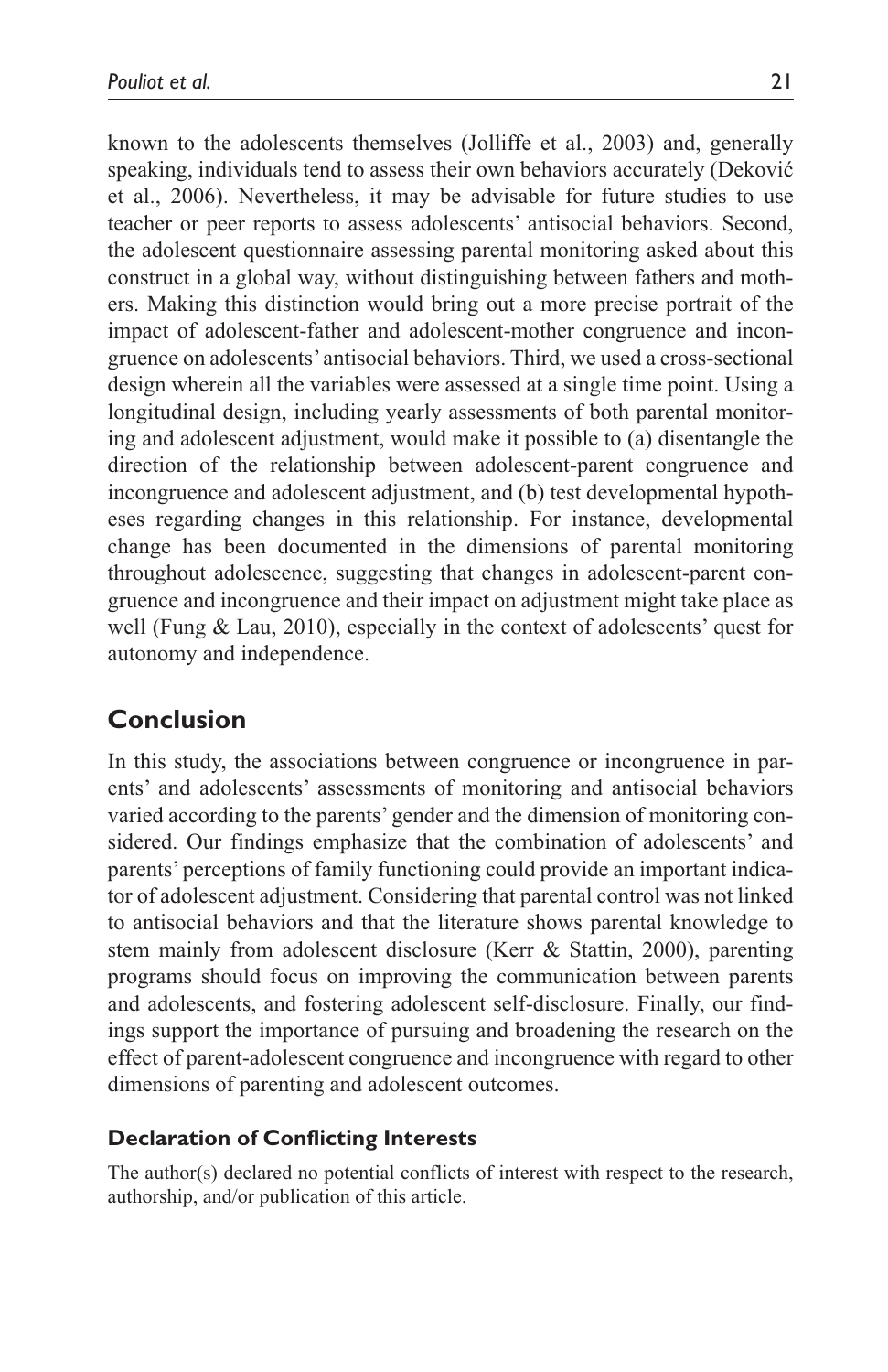### **Funding**

The author(s) disclosed receipt of the following financial support for the research, authorship and/or publication of this article: This research was supported by the Social Sciences and Humanities Research Council of Canada (Grant ID: 2012-S-701398).

### **ORCID iD**

François Poulin <https://orcid.org/0000-0002-6345-8233>

#### **References**

- Abar, C. C., Jackson, K. M., Colby, S. M., & Barnett, N. P. (2015). Parent-child discrepancies in reports of parental monitoring and their relationships to adolescent alcohol-related behaviors. *Journal of Youth and Adolescence*, *44*, 1688-1701. doi:10.1007/s10964-014-0143-6
- Augenstein, T. M., Thomas, S. A., Ehrlich, K. B., Daruwala, S. E., Reyes, S. M., Chrabaszcz, J. S., & De Los Reyes, A. (2016). Comparing multi-informant assessment measures of parental monitoring and their links with adolescent delinquent behavior. *Parenting: Science and Practice*, *16*, 164-186. doi:10.1080/152 95192.2016.1158600
- Bartlett, R., Holditch-Davis, D., & Belyea, M. (2007). Problem behaviors in adolescents. *Pediatric Nursing*, *33*, 13-18.
- Butner, J., Berg, C. A., Osborn, P., Butler, J. M., Godri, C., Fortenberry, K. T., ... Wiebe, D. J. (2009). Parent-adolescent discrepancies in adolescents' competence and the balance of adolescent autonomy and adolescent and parent well-being in the context of Type 1 diabetes. *Developmental Psychology*, *45*, 835-849. doi:10.1037/a0015363
- Carlson, C. I., Cooper, C. R., & Spradling, V. Y. (1991). Developmental implications of shared versus distinct perceptions of the family in early adolescence. *New Directions for Child Development*, *51*, 13-32. doi:10.1002/cd.23219915103
- Collins, W. A., & Russell, G. (1991). Mother-child and father-child relationships in middle childhood and adolescence: A developmental analysis. *Developmental Review*, *11*, 99-136. doi:10.1016/0273-2297(91)90004-8
- Crouter, A. C., & Head, M. R. (2002). Parental monitoring and knowledge of children. In M. H. Bornstein (Ed.), *Handbook of parenting: Vol. 3. Being and becoming a parent* (2nd ed., pp. 461-483). Mahwah, NJ: Lawrence Erlbaum. doi:10.4324/9781410612151
- Deković, M., ten Have, M., Vollebergh, W. A., Pels, T., Oosterwegel, A., Wissink, I. B., . . .Ormel, J. (2006). The cross-cultural equivalence of parental rearing measure: EMBU-C. *European Journal of Psychological Assessment*, *22*, 85-91. doi:10.1027/1015-5759.22.2.85
- De Los Reyes, A. (2011). Introduction to the special section: More than measurement error: Discovering meaning behind informant discrepancies in clinical assessments of children and adolescents. *Journal of Clinical Child and Adolescent Psychology*, *40*, 1-9. doi:10.1080/15374416.2011.533405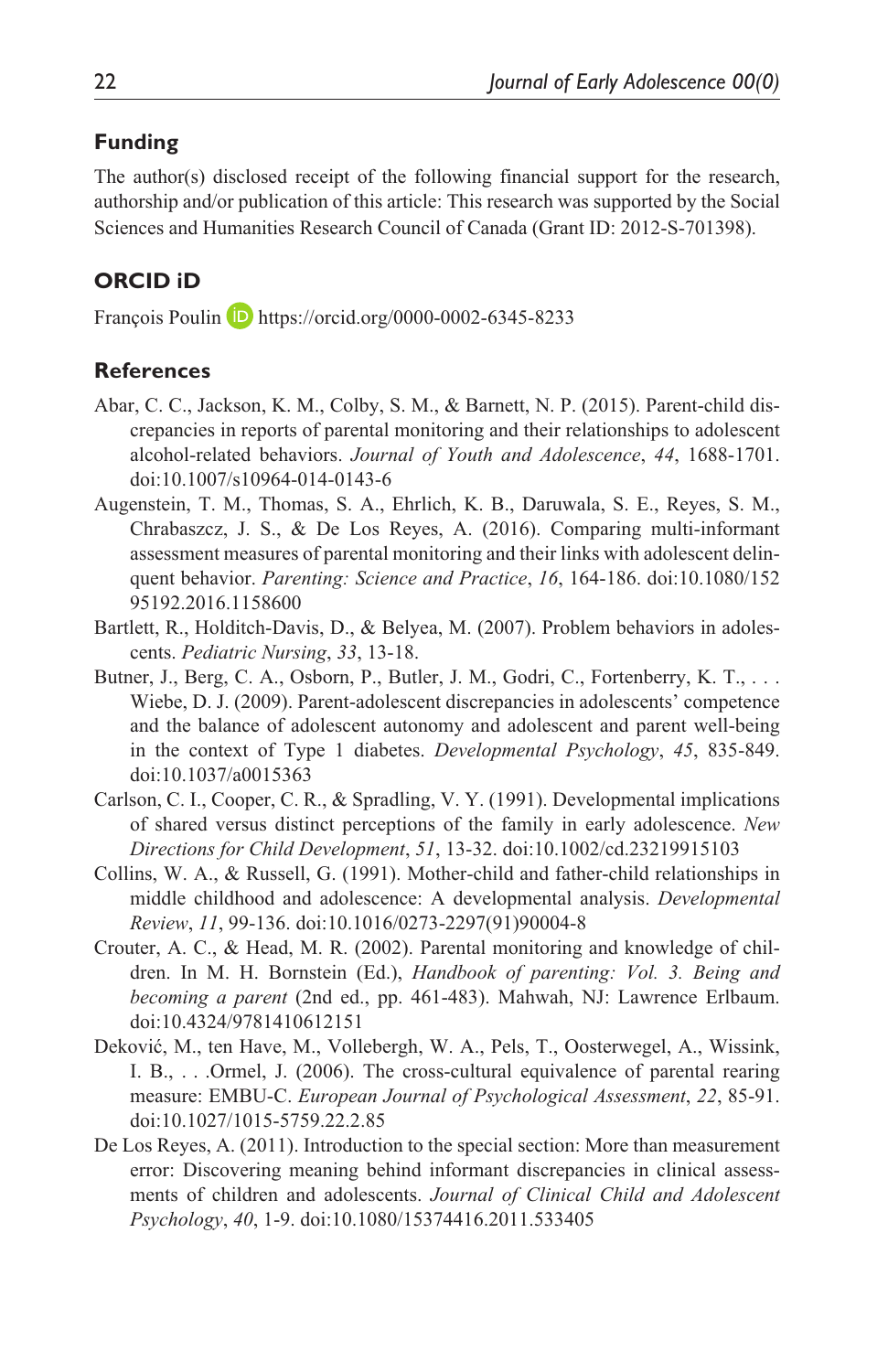- De Los Reyes, A., Augenstein, T. M., Wang, M., Thomas, S. A., Drabick, D. A., Burgers, D. E., & Rabinowitz, J. (2015). The validity of the multi-informant approach to assessing child and adolescent mental health. *Psychological Bulletin*, *141*, 858-900. doi:10.1037/a0038498
- De Los Reyes, A., Goodman, K. L., Kliewer, W., & Reid-Quinones, K. (2010). The longitudinal consistency of mother-child reporting discrepancies of parental monitoring and their ability to predict child delinquent behaviors two years later. *Journal of Youth and Adolescence*, *39*, 1417-1430. doi:10.1007/s10964-009- 9496-7
- De Los Reyes, A., & Kazdin, A. E. (2008). When the evidence says, "yes, no, and maybe so": Attending to and interpreting inconsistent findings among evidencebased interventions. *Current Directions in Psychological Science*, *17*, 47-51. doi:10.1111/j.1467-8721.2008.00546.x
- De Los Reyes, A., & Ohannessian, C. M. (2016). Introduction to the special issue: Discrepancies in adolescent-parent perceptions of the family and adolescent adjustment. *Journal of Youth and Adolescence*, *45*, 1957-1972. doi:10.1007/ s10964-016-0533-z
- De Los Reyes, A., Ohannessian, C. M., & Laird, R. D. (2016). Developmental changes in discrepancies between adolescents' and their mothers' views of family communication. *Journal of Child and Family Studies*, *25*, 790-797. doi:10.1007/ s10826-015-0275-7
- De Los Reyes, A., Thomas, S. A., Swan, A. J., Ehrlich, K. B., Reynolds, E. K., Suarez, L., . . . Pabón, S. (2012). "It depends on what you mean by 'disagree'": Differences between parent and child perceptions of parent-child conflict. *Journal of Psychopathology and Behavioral Assessment*, *34*, 293-307. doi:10.1007/ s10862-012-9288-3
- Demuth, S., & Brown, S. L. (2004). Family structure, family processes, and adolescent delinquency: The significance of parental absence versus parental gender. *Journal of Research in Crime and Delinquency*, *41*, 58-81. doi:10.1177/0022427803256236
- DeVore, E. R., & Ginsburg, K. R. (2005). The protective effects of good parenting on adolescents. *Current Opinion in Pediatrics*, *17*, 460-465. doi:10.1097/01. mop.0000170514.27649.c9
- Dirks, M. A., De Los Reyes, A., Briggs-Gowan, M., Cella, D., & Wakschlag, L. S. (2012). Annual research review: Embracing not erasing contextual variability in children's behavior: Theory and utility in the selection and use of methods and informants in developmental psychopathology. *Journal of Child Psychology and Psychiatry*, *53*, 558-574. doi:10.1111/j.1469-7610.2012.02537.x
- Dishion, T. J., & McMahon, R. J. (1998). Parental monitoring and the prevention of child and adolescent problem behavior: A conceptual and empirical formulation. *Clinical Child and Family Psychology Review*, *1*, 61-75. doi:10.1023/A:1021800432380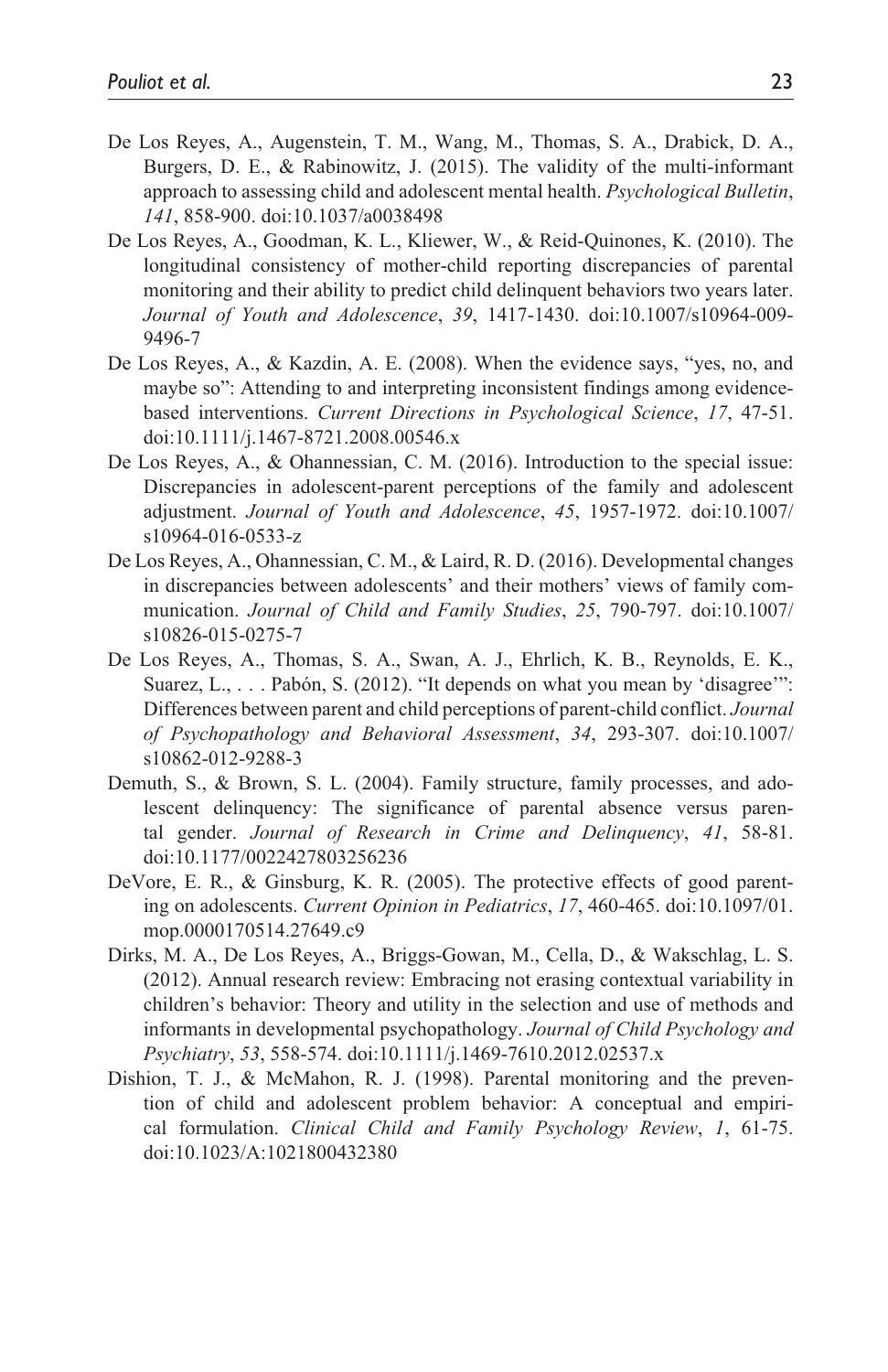- Dishion, T. J., & Patterson, G. R. (2006). The development and ecology of antisocial behavior in children and adolescents. In *Risk, disorder, and adaptation* (Vol. 3, pp. 503-541). John Wiley. doi:10.1002/9780470939406.ch13
- Doumas, D. M., Hausheer, R., & Esp, S. (2015). Sex-specific parental behaviors and attitudes as predictors of alcohol use and alcohol-related consequences among ninth grade students. *Journal of Child and Adolescent Counseling*, *1*, 100-118. doi:10.1080/23727810.2015.1090288
- Edwards, J. R. (2002). Alternatives to difference scores: Polynomial regression and response surface methodology. In F. Drasgow & N. Schmitt (Eds.), *The Jossey-Bass Business & Management Series. Measuring and analyzing behavior in organizations: Advances in measurement and data analysis* (pp. 350-400). San Francisco, CA: Jossey-Bass.
- Fleming, C. B., Mason, W. A., Thompson, R. W., Haggerty, K. P., & Gross, T. J. (2016). Child and parent report of parenting as predictors of substance use and suspensions from school. *The Journal of Early Adolescence*, *36*, 625-645. doi:10.1177/0272431615574886
- Fletcher, A. C., Steinberg, L., & Williams-Wheeler, M. (2004). Parental influences on adolescent problem behavior: Revisiting Stattin and Kerr. *Child Development*, *75*, 781-796. doi:10.1111/j.1467-8624.2004.00706.x
- Fung, J. J., & Lau, A. S. (2010). Factors associated with parent-child (dis)agreement on child behavior and parenting problems in Chinese immigrant families. *Journal of Clinical Child and Adolescent Psychology*, *39*, 314-327. doi:10.1080/15374411003691693
- Furr, M. (2011). *Scale construction and psychometrics for social and personality psychology*. London, England: SAGE.
- Guion, K., Mrug, S., & Windle, M. (2009). Predictive value of informant discrepancies in reports of parenting: Relations to early adolescents' adjustment. *Journal of Abnormal Child Psychology*, *37*, 17-30. doi:10.1007/s10802-008-9253-5
- Gupta, N. D., Lausten, M., & Pozzoli, D. (2018). Does mother know best? Parental discrepancies in assessing child behavioral and educational outcomes. *Review of Economics of the Household*, *16*, 407-425. doi:10.1007/s11150-016-9341-1
- Harris, K. M., & Morgan, S. P. (1991). Fathers, sons, and daughters: Differential paternal involvement in parenting. *Journal of Marriage and the Family*, *53*, 531- 544. doi:10.2307/352730
- Harris, M. M., Anseel, F., & Lievens, F. (2008). Keeping up with the Joneses: A field study of the relationships among upward, lateral, and downward comparisons and pay level satisfaction. *Journal of Applied Psychology*, *93*, 665-673. doi:10.1037/0021-9010.93.3.665
- Hiatt, K. D., & Dishion, T. J. (2007). Antisocial personality development. In T. P. Beauchaine & S. P. Hinshaw (Eds.), *Child and adolescent psychopathology* (pp. 370-404). New York, NY: John Wiley.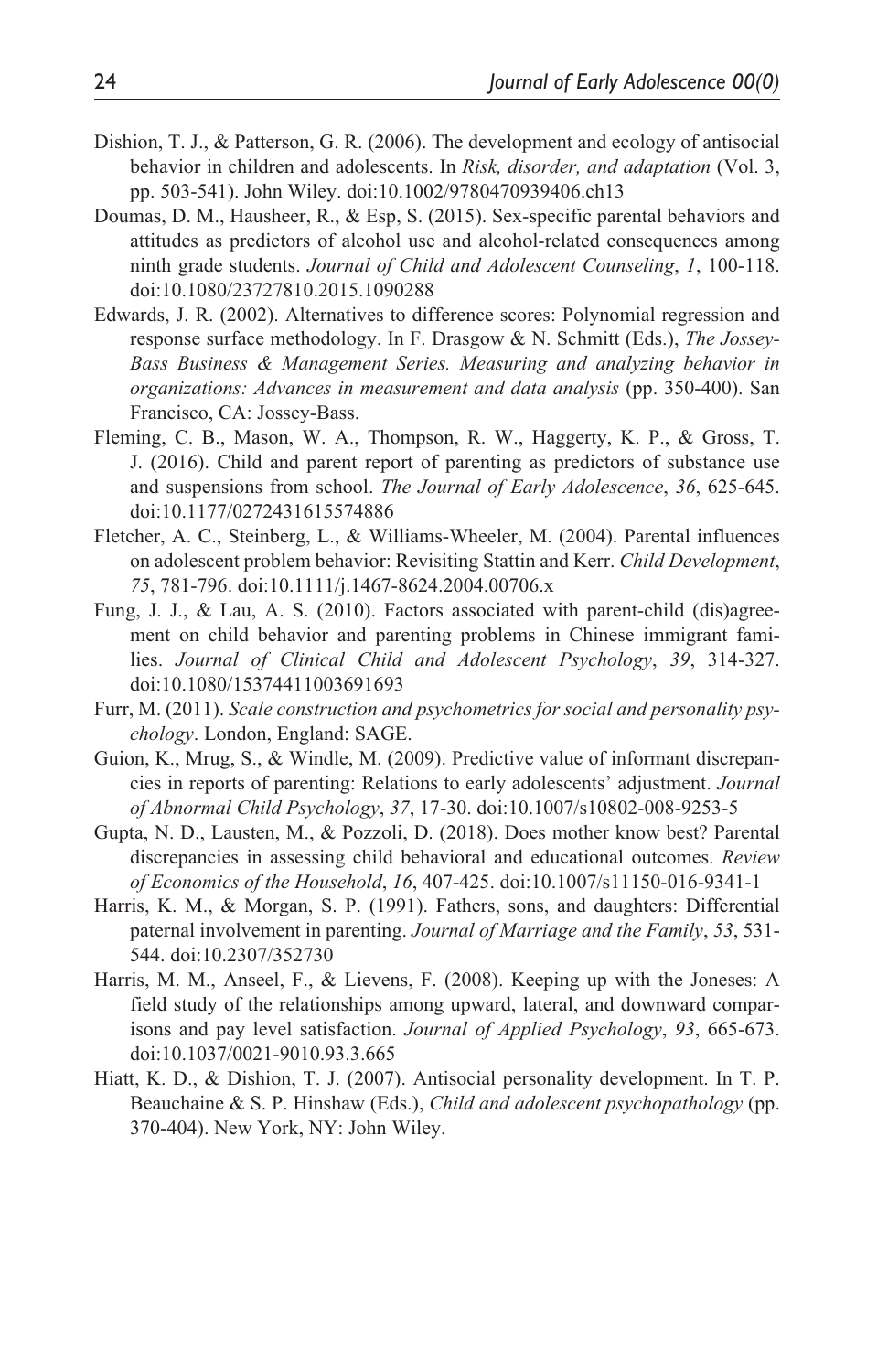- Human, L. J., Chan, M., DeLongis, A., Roy, L., Miller, G. E., & Chen, E. (2014). Parental accuracy regarding adolescent daily experiences: Relationships with adolescent psychological adjustment and inflammatory regulation. *Psychosomatic Medicine*, *76*, 603-610. doi:10.1097/PSY.0000000000000105
- Human, L. J., Dirks, M. A., DeLongis, A., & Chen, E. (2016). Congruence and incongruence in adolescents' and parents' perceptions of the family: Using response surface analysis to examine links with adolescents' psychological adjustment. *Journal of Youth and Adolescence*, *45*, 2022-2035. doi:10.1007/s10964-016- 0517-z
- Janosz, M., & Bouthillier, C. (2007). *Rapport de validation du Questionnaire sur l'environnement socioéducatif des écoles secondaires* [Research report on the validation of the high school environment questionnaire]. Montréal, Québec, Canada: Groupe de recherche sur les environnements scolaires, Université de Montréal.
- Jolliffe, D., Farrington, D. P., Hawkins, J. D., Catalano, R. F., Hill, K. G., & Kosterman, R. (2003). Predictive, concurrent, prospective and retrospective validity of self-reported delinquency. *Criminal Behaviour and Mental Health*, *13*, 179-197. doi:10.1002/cbm.541
- Kerr, M., & Stattin, H. (2000). What parents know, how they know it, and several forms of adolescents adjustment: Further evidence for a reinterpretation of monitoring. *Developmental Psychology*, *36*, 366-380. doi:10.1037/0012-1649.36.3.366
- Korelitz, K. E., & Garber, J. (2016). Congruence of parents' and children's perceptions of parenting: A meta-analysis. *Journal of Youth and Adolescence*, *45*, 1973- 1995. doi:10.1007/s10964-016-0524-0
- Ksinan, A. J., & Vazsonyi, A. T. (2016). Longitudinal associations between parental monitoring discrepancy and delinquency: An application of the latent congruency model. *Journal of Youth and Adolescence*, *45*, 2369-2386. doi:10.1007/ s10964-016-0512-4
- Laird, R. D., & De Los Reyes, A. (2013). Testing informant discrepancies as predictors of early adolescent psychopathology: Why difference scores cannot tell you what you want to know and how polynomial regression may. *Journal of Abnormal Child Psychology*, *41*, 1-14. doi:10.1007/s10802-012-9659-y
- Laird, R. D., & Marrero, M. D. (2010). Information management and behavior problems: Is concealing misbehavior necessarily a sign of trouble? *Journal of Adolescence*, *33*, 297-308. doi:10.1016/j.adolescence.2009.05.018
- Laird, R. D., Marrero, M. D., & Sentse, M. (2010). Revisiting parental monitoring: Evidence that parental solicitation can be effective when needed most. *Journal of Youth and Adolescence*, *39*, 1431-1441. doi:10.1007/s10964-009-9453-5
- Laird, R. D., & Weems, C. F. (2011). The equivalence of regression models using difference scores and models using separate scores for each informant: Implications for the study of informant discrepancies. *Psychological Assessment*, *23*, 388-397. doi:10.1037/a0021926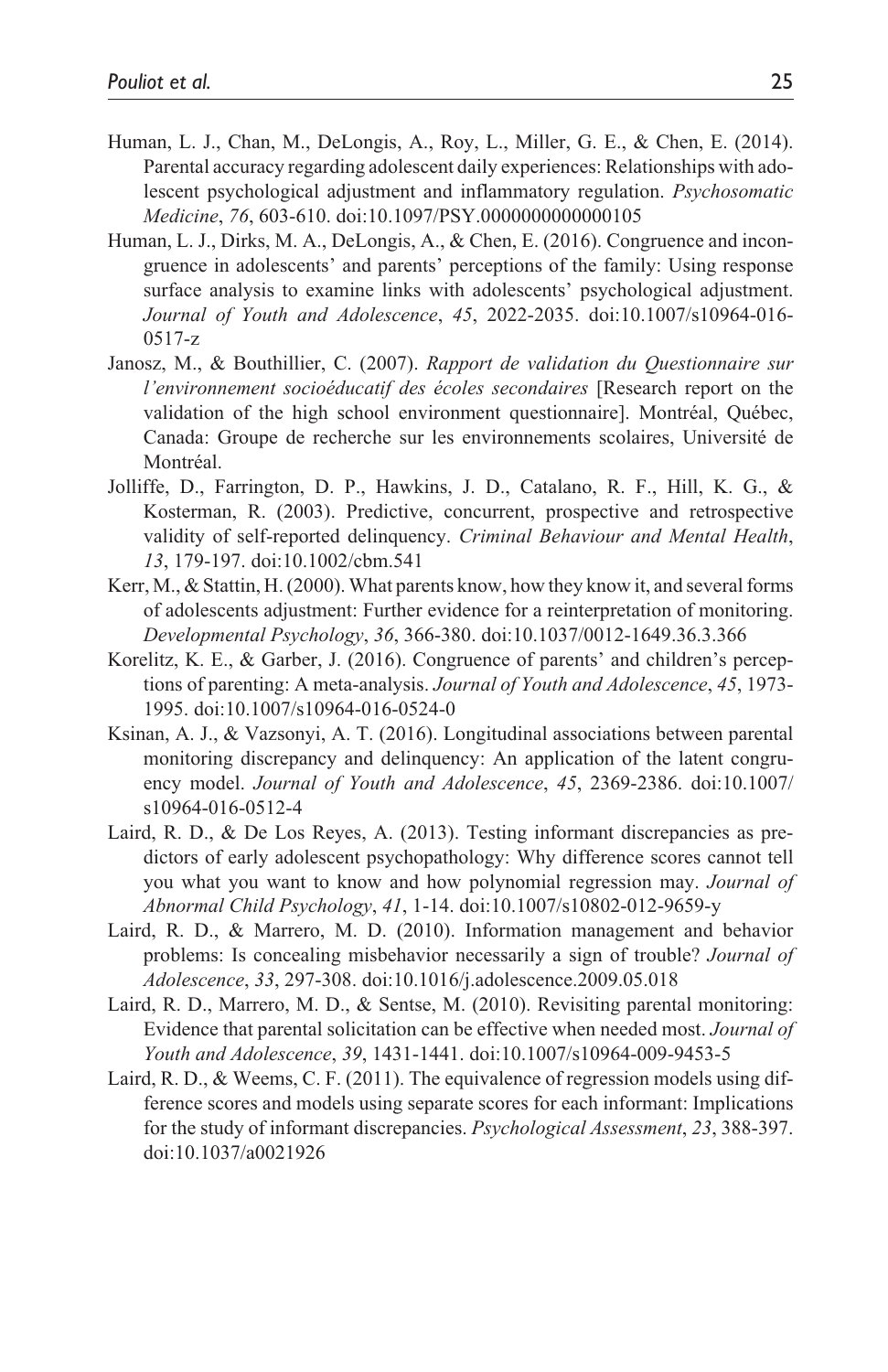- Leung, J. T. Y., Shek, D. T., & Li, L. (2016). Mother-child discrepancy in perceived family functioning and adolescent developmental outcomes in families experiencing economic disadvantage in Hong Kong. *Journal of Youth and Adolescence*, *45*, 2036-2048. doi:10.1007/s10964-016-0469-3
- Lippold, M. A., Greenberg, M. T., & Feinberg, M. E. (2011). A dyadic approach to understanding the relationship of maternal knowledge of youths' activities to youths' problem behavior among rural adolescents. *Journal of Youth and Adolescence*, *40*, 1178-1191. doi:10.1007/s10964-010-9595-5
- Marceau, K., Narusyte, J., Lichtenstein, P., Ganiban, J. M., Spotts, E. L., Reiss, D., & Neiderhiser, J. M. (2015). Parental knowledge is an environmental influence on adolescent externalizing. *Journal of Child Psychology and Psychiatry*, *56*, 130- 137. doi:10.1111/jcpp.12288
- McGue, M., & Iacono, W. G. (2005). The association of early adolescent problem behavior with adult psychopathology. *The American Journal of Psychiatry*, *162*, 1118-1124. doi:10.1176/appi.ajp.162.6.1118
- Metzler, C. W., Biglan, A., Ary, D. V., & Li, F. (1998). The stability and validity of early adolescents' reports of parenting constructs. *Journal of Family Psychology*, *12*, 600-619. doi:10.1037/0893-3200.12.4.600
- Nelemans, S. A., Branje, S. J. T., Hale, W. W., Goossens, L., Koot, H. M., Oldehinkel, A. J., & Meeus, W. H. J. (2016). Discrepancies between perceptions of the parent-adolescent relationship and early adolescent depressive symptoms: An illustration of polynomial regression analysis. *Journal of Youth and Adolescence*, *45*, 2049-2063. doi:10.1007/s10964-016-0503-5
- Ohannessian, C. M., Lerner, R. M., Lerner, J. V., & von Eye, A. (2000). Adolescentparent discrepancies in perceptions of family functioning and early adolescent self-competence. *International Journal of Behavioral Development*, *24*, 362-372. doi:10.1080/01650250050118358
- Pasch, K. E., Stigler, M. H., Perry, C. L., & Komro, K. A. (2010). Parents' and children's self report of parenting factors: How much do they agree and which is more strongly associated with early adolescent alcohol use? *Health Education Journal*, *69*, 31-42. doi:10.1177/0017896910363325
- Pelton, J., & Forehand, R. (2001). Discrepancy between mother and child perceptions of their relationship: I. Consequences for adolescents considered within the context of parental divorce. *Journal of Family Violence*, *16*, 1-15. doi:10.1023/A:1026527008239
- Pettit, G. S., Laird, R. D., Dodge, K. A., Bates, J. E., & Criss, M. M. (2001). Antecedents and behavior-problem outcomes of parental monitoring and psychological control in early adolescence. *Child Development*, *72*, 583-598. doi:10.1111/1467-8624.00298
- Pleck, J. H., & Masciadrelli, B. P. (2004). Paternal involvement by U.S. residential fathers: Levels, sources, and consequences. In M. E. Lamb (Ed.), *The role of the father in child development* (4th ed., pp. 222-271). New York, NY: Wiley.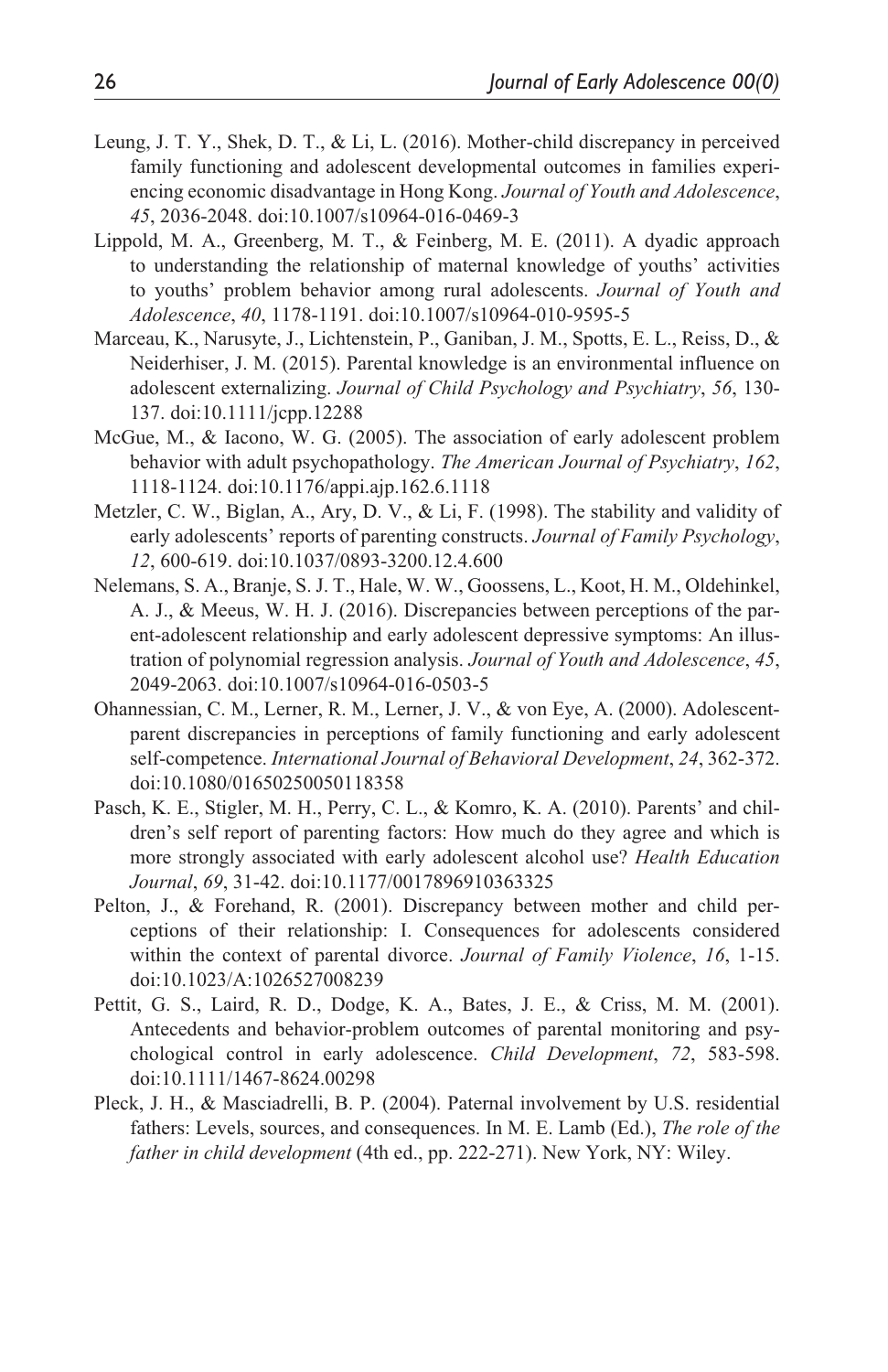- Repetti, R. L., Taylor, S. E., & Seeman, T. E. (2002). Risky families: Family social environments and the mental and physical health of offspring. *Psychological Bulletin*, *128*, 330-366. doi:10.1037/0033-2909.128.2.330
- Reynolds, E. K., MacPherson, L., Matusiewicz, A. K., Schreiber, W. M., & Lejuez, C. W. (2011). Discrepancy between mother and child reports of parental knowledge and the relation to risk behavior engagement. *Journal of Clinical Child & Adolescent Psychology*, *40*, 67-79. doi:10.1080/15374416.2011.533406
- Roberts, B. W., & Caspi, A. (2001). Personality development and the person-situation debate: It's déjà vu all over again. *Psychological Inquiry*, *12*, 104-109. doi:10.1207/S15327965PLI1202\_04
- Rote, W. M., & Smetana, J. G. (2016). Patterns and predictors of mother-adolescent discrepancies across family constructs. *Journal of Youth and Adolescence*, *45*, 2064-2079. doi:10.1007/s10964-016-0515-1
- Schönbrodt, F. D. (2015). RSA: An R package for response surface analysis (Version 0.9.6). Retrieved from<http://cran.r-project.org/web/packages/RSA/index.html>
- Shanock, L. R., Baran, B. E., Gentry, W. A., Pattison, S. C., & Heggestad, E. D. (2010). Polynomial regression with response surface analysis: A powerful approach for examining moderation and overcoming limitation of difference scores. *Journal of Business and Psychology*, *25*, 543-554. doi:10.1007/sl0869-010-9183-4
- Smetana, J. G. (2008). "It's 10 o'clock: Do you know where your children are?" Recent advances in understanding parental monitoring and adolescents' information management. *Child Development Perspectives*, *2*, 19-25. doi:10.1111/ j.1750-8606.2008.00036.x
- Smetana, J. G. (2010). *Adolescents, families, and social development: How teens construct their worlds*. Chichester, UK: John Wiley.
- Smetana, J. G., Campione-Barr, N., & Metzger, A. (2006). Adolescent development in interpersonal and societal contexts. *Annual Review of Psychology*, *57*, 255- 284. doi:10.1146/annurev.psych.57.102904.190124
- Smetana, J. G., Metzger, A., Gettman, D. C., & Campione-Barr, N. (2006). Disclosure and secrecy in adolescent-parent relationships. *Child Development*, *77*, 201-217. doi:10.1111/j.1467-8624.2006.00865.x
- Soenens, B., Vansteenkiste, M., Luyckx, K., & Goossens, L. (2006). Parenting and adolescent problem behavior: An integrated model with adolescent self-disclosure and perceived parental knowledge as intervening variables. *Developmental Psychology*, *42*, 305-318. doi:10.1037/0012-1649.42.2.305
- Stattin, H., & Kerr, M. (2000). Parental monitoring: A reinterpretation. *Child Development*, *71*, 1072-1085. doi:10.1111/1467-8624.00210
- Stuart, J., & Jose, P. E. (2012). The influence of discrepancies between adolescent and parent ratings of family dynamics on the well-being of adolescents. *Journal of Family Psychology*, *26*, 858-868. doi:10.1037/a0030056
- Vazsonyi, A. T., Hibbert, J. R., & Blake Snider, J. (2003). Exotic enterprise no more? Adolescent reports of family and parenting processes from youth in four countries. *Journal of Research on Adolescence*, *13*, 129-160. doi:10.1111/1532- 7795.1302001